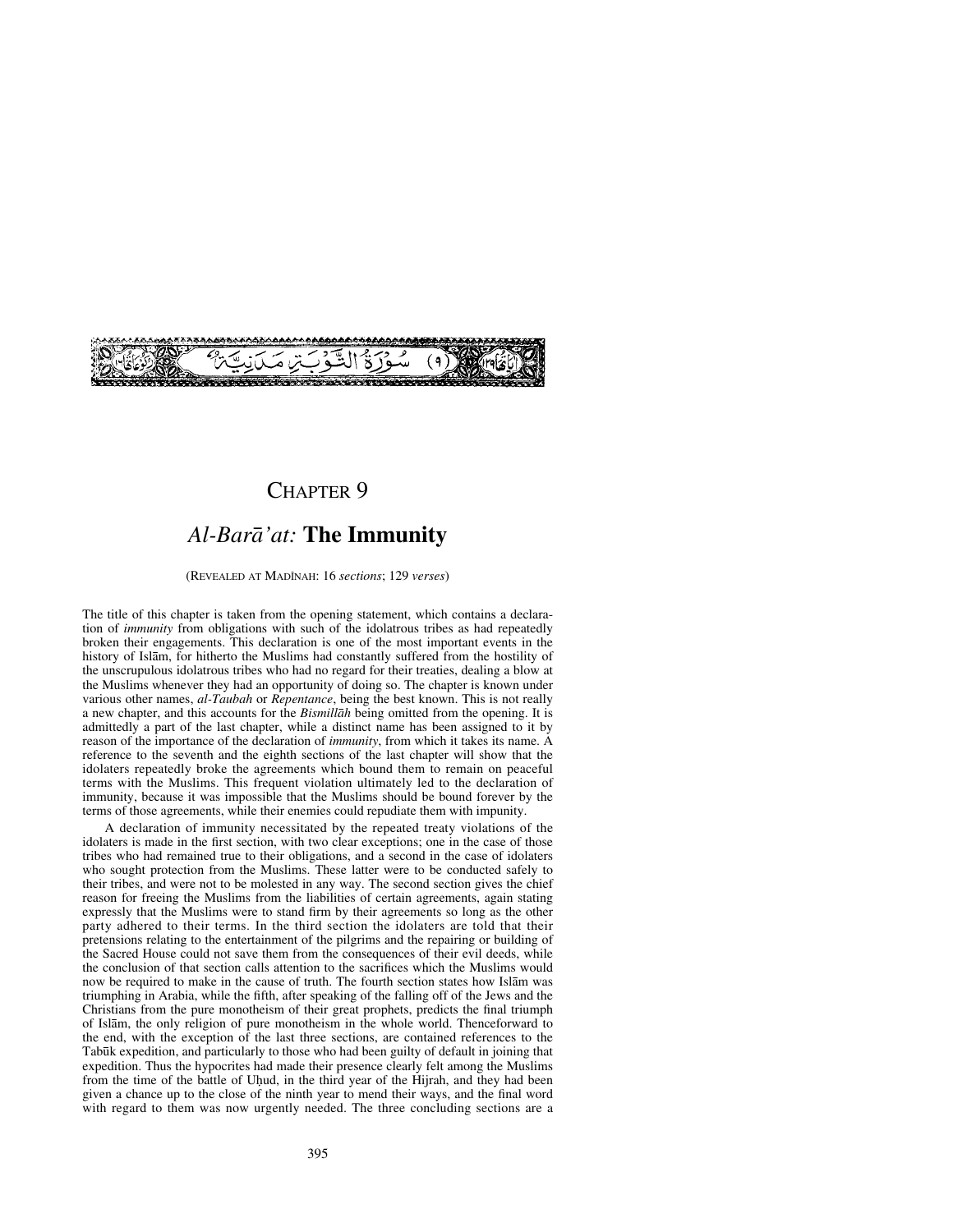natural sequel to the subject of hypocrisy. The fourteenth speaks of the faithful, and the fifteenth of their duty towards God and His Prophet, their attention being drawn in the closing words of this section to the necessity of proper arrangements for the propagation of the Faith. Thus at the end of a chapter which almost entirely deals with treaty obligations, ultimatums and wars, the faithful are told that every Muslim community must contribute men to carry the message of Truth to the whole world, which was the real object of Islåm. The last section speaks of the Prophet's great anxiety for the hypocrites as well as the believers.

The whole of this chapter was revealed in the ninth year of the Hijrah, the opening verses belonging to the close, and the major portion to about the middle, of that year, during or after the Tab∂k expedition, which took place in the month of Rajab in the ninth year of the Hijrah.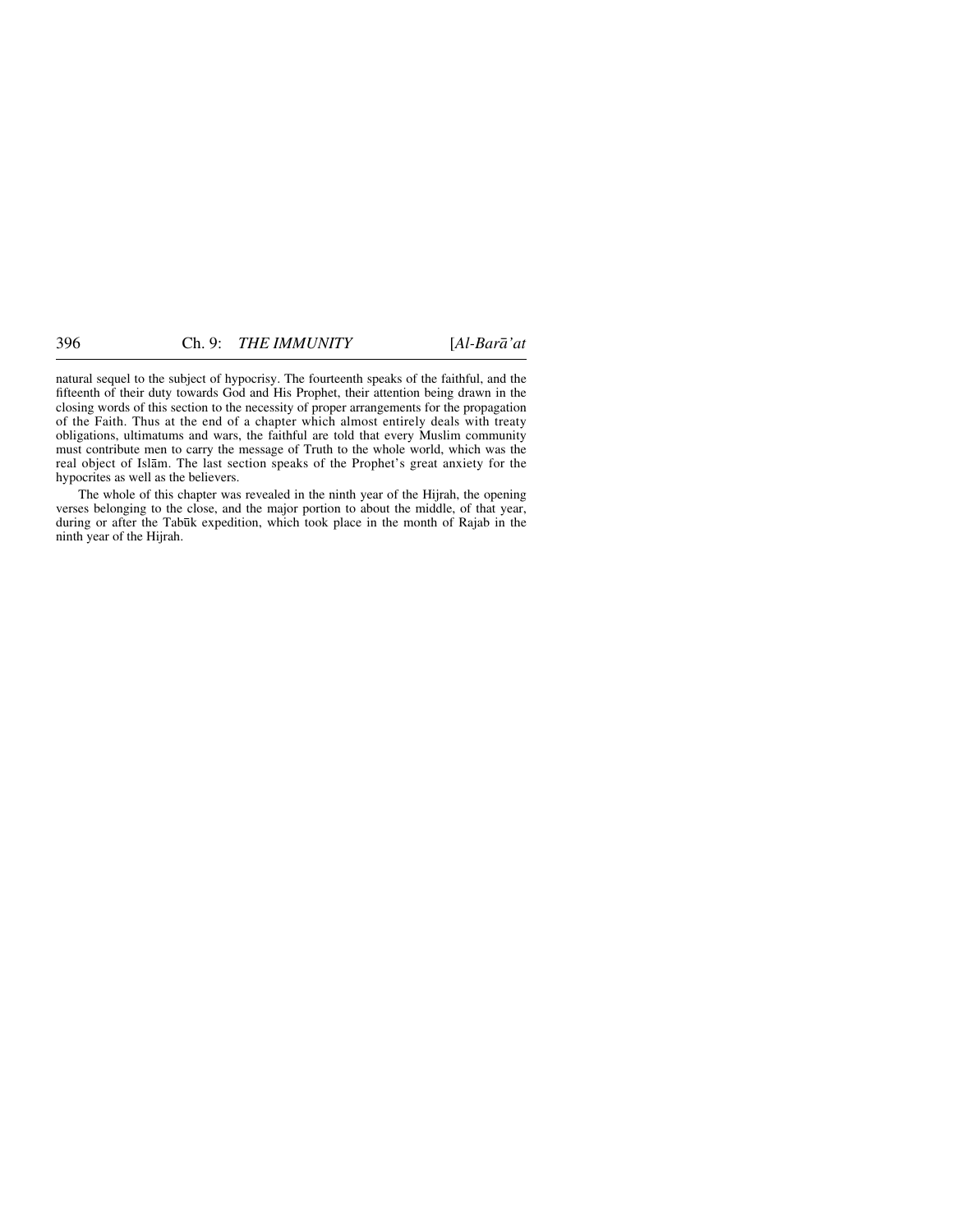### SECTION 1: **Declaration of Immunity**

**1** A declaration of immunity from Allåh and His Messenger to those of the idolaters with whom you made an agreement.*<sup>a</sup>*

**2** So go about in the land for four months and know that you cannot escape Allåh and that Allåh will disgrace the disbelievers.

**3** And an announcement from Allåh and His Messenger to the people on the day of the greater pilgrimage*<sup>a</sup>* that Allåh is free from liability to the idolaters, and so is His Messenger. So if you repent, it will be better for you; and if you turn away, then know that you will not escape Allåh. And announce painful chastisement to those who disbelieve —

**4** Except those of the idolaters with whom you made an agreement, then they have not failed you in anything and have not backed up anyone سِبْ هُ مِينَ اللَّهِ وَسَ سُؤْلِةَ إِلَى الَّذِينَ عْهَدْتُمْرِمِّنَ الْمُشْرِكِيْنَ هُ فَسِيُحُوافِي الْأَمْ ضِ أَرْبَعَةَ أَشْهُرٍ وَاعْلَمُوَّا انْكُكُرْغَيْرُ مُعُجِزِى اللَّهِ ۚ وَ أَنَّ اللَّهَ مُخْزِى الْكْفِرِيْنَ ۞ وَ أَذَارٌ، قِينَ اللَّهِ وَيَرَسْوُلِهَ إِلَى النَّاسِ يَوْمَ الْعَبِّرِّ الْآَكَيْدِ أَنَّ اللَّهَ بَدِئْ \$

يِّينَ الْمُشْرِكِيْنَ هُ ۖ وَرَسُوْلُهُ ۖ وَلَا يَهْ ودود بور برده سرده برن سر برد د .<br>تبييد فقو خبر ليكثر ولِّ وَلِنَ تَوَلَّيْتُمْ فَاعْلَمْوَا أَتَكُمْ غَيْرُ مُغْجِزِي اللَّهِ ۖ وَبَشِّرِ الَّذِيْنَ كَفَرُوْابِعَنَانِ ٱلْبِيُونُ

الآدالَّيْنَ عْهَدَٰتُمْ مِّنَ الْمُشْرِكِينَ تْعَرَّكْمْ يَنْفَصُوْكُمْ شَبْكًا وَكَيْمْ يُظَاهِبُوْاْ عَلَيْكُمْ آحَدًّا فَأَنِّتُوْٓا اِلَيۡلِمۡ عَهُّدَاهُمْ إِلَىٰ

<sup>1</sup>*a*. This verse is to be read along with v. 4, which makes a clear exception in favour of those who did not fail in their agreements. It is a fact that the idolatrous tribes of Arabia broke their agreements with the Muslims again and again (8:56), yet the Muslims were enjoined to accept peace if the disbelievers consented to it, even after repeated violations (8:61). But this state of things could not continue long, for it was soon found that it was impossible to trust such neighbours. This repudiation of agreements took place on a large scale when the Muslims were absent on the Tabūk expedition. The first thirteen verses of this chapter were publicly proclaimed by 'Alß, on the occasion of the pilgrimage in the ninth year of the Hijrah, and the following announcements made as the result: (1) that no idolater shall approach the Sacred House after this; (2) that no one shall go naked round the Ka'bah (B. 65: ix, 3). The attitude of the tribes to whom this ultimatum was given through 'Alß is well indicated in their reply: "O 'Alß, deliver this message to thy cousin (i.e. the Prophet), that we have thrown the agreements behind our backs, and there is no agreement between him and us except smiting with spears and striking with swords" (Rz).

<sup>3</sup>*a*. By the day of the greater pilgrimage is meant either the ninth of *Dhu-l-Hijjah*, when all pilgrims gather together in the plain of 'Arafåt, or the tenth when they assemble in Minå.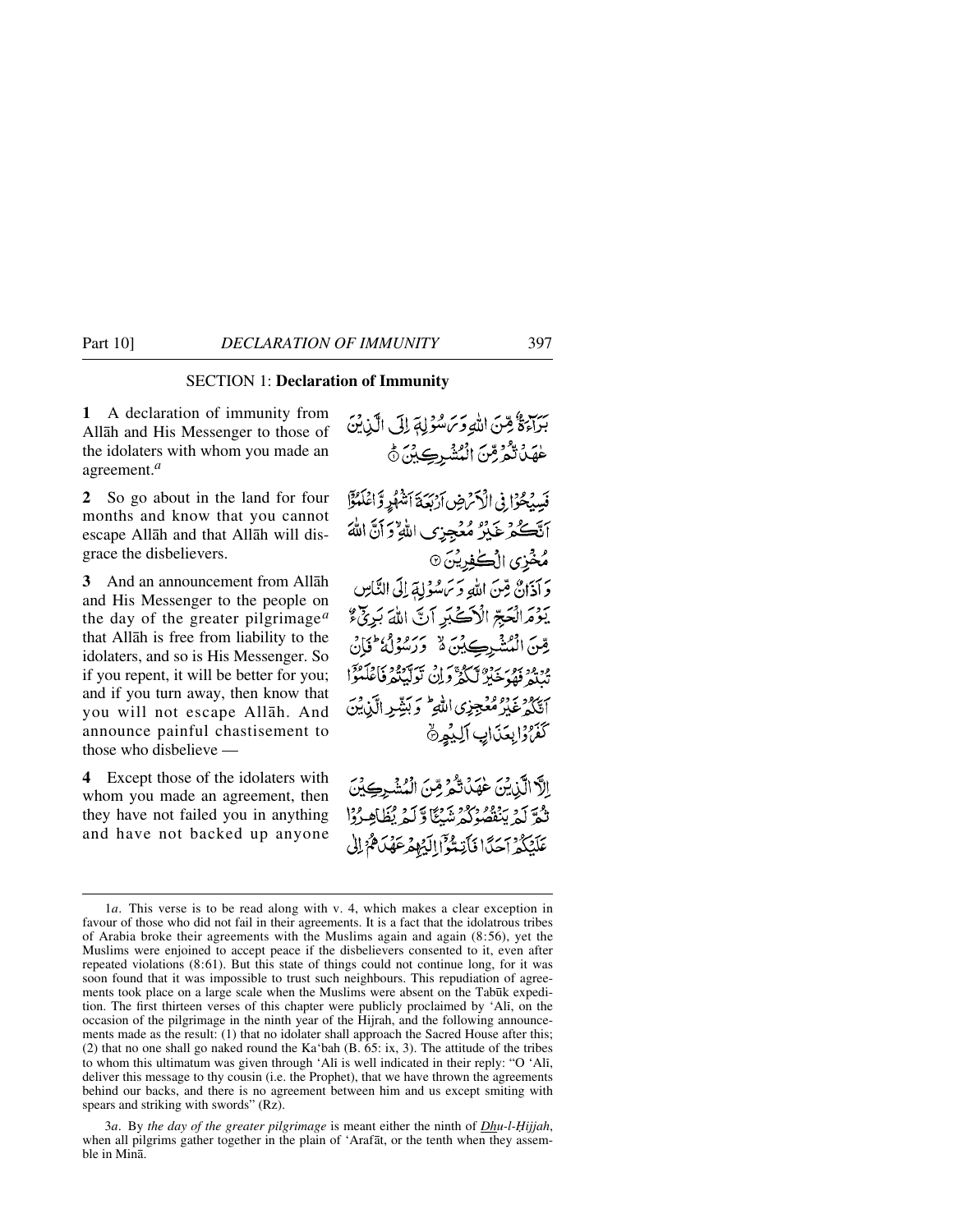against you; so fulfil their agreement to the end of their term. Surely Allåh loves those who keep their duty.*<sup>a</sup>*

**5** So when the sacred months have passed, slay the idolaters,*<sup>a</sup>* wherever you find them, and take them captive and besiege them and lie in wait for them in every ambush. But if they repent and keep up prayer and pay the poor-rate, leave their way free. Surely Allåh is Forgiving, Merciful.*<sup>b</sup>*

**6** And if anyone of the idolaters seek thy protection, protect him till he hears the word of Allåh, then convey him to his place of safety. This is because they are a people who know not.*<sup>a</sup>*

فَأَذَاانْسَلَخَ الْأَتَّةُ فَكُرٌ الْحُرُهُ فَأَقْتَلُوا ادُوَّد کردس سَنْدُ کُرِ سَرَد وودو و و و و و و<br>المُشْرِکِین حَیْثُ وَجَلَاتْتُوْفُمْ وَخَلُارْهُ هُ بر دو ودو د به دوه در دو .<br>د احصردهمرد افعادا لهمرگل مرضلا فَإِنْ تَأْبُوْا دِ آمَّاهُواالصَّلْوةُ دَانِيُوا الزَّكْبِرِ ةَ فَخَلُّوْاسَبِيبِكُمُ إِنَّ اللَّهَ عَفُوسٌ رَّحِيمُوْ 9

وَإِنْ آَحَنُّ مِّنَ الْمُشْرِكِينَ اسْتَجَارَكَ فَأَجِرْهُ حَتَّى يَسْمَعَ كَلَّمَ اللَّهِ تَكُرَّ أَبْلِغُكُ مَأْمَنَكُمْ ذٰلِكَ بِأَبَيْهِ وَبَرْدٌ لَا يَعْلَمُونَ ۞

5*a*. The clear exception of the last verse shows that by the idolaters here are meant, not all idolaters or polytheists wherever they may be found in the world, not even all idolaters of Arabia, but only those idolatrous tribes of Arabia assembled at the pilgrimage who had first made agreements with the Muslims and then violated them.

5*b*. The exception here has given rise to much misconception. It is thought that it offers to the disbelievers the alternative of the sword or the Qur'ån. Nothing is farther from the truth. The injunction contained in the first part of the verse establishes the fact that the whole verse relates to certain idolatrous Arab tribes who had broken their engagements with the Muslims, and who had now been apprised of a similar repudiation by the Muslims. The order to kill them and to make them prisoners and to besiege them and ambush them amounts clearly to an order to fight against them, as it is in war only that all these things are made lawful. They had so often broken their word that they could no more be trusted. Yet, if they joined the brotherhood of Islåm, and there was an absolute change in their condition, the punishment which they otherwise deserved could be remitted. It was a case of forgiving a guilty people who had repented. It should also be noted that a mere confession of the faith is not required; what is required is an absolute change, so that the old crimes are all abandoned. Therefore, along with the confession of the faith, it is required that they should keep up prayer and pay the poorrate. The subject is further clarified in the next verse and the following section.

6*a*. This verse leaves no doubt that the Prophet was never ordered to kill anyone on account of his religion. "You shall give him a safe conduct that he may return home again securely in case he shall not think fit to embrace Muhammadanism" (Sale).

<sup>4</sup>*a*. Only two tribes, the Bani Damrah, and the Bani Kanānah, are related to have adhered to their treaties. The exception given here makes it clear that the Muslims were not fighting with the idolaters on account of their religion, but on account of their having been untrue to their engagements.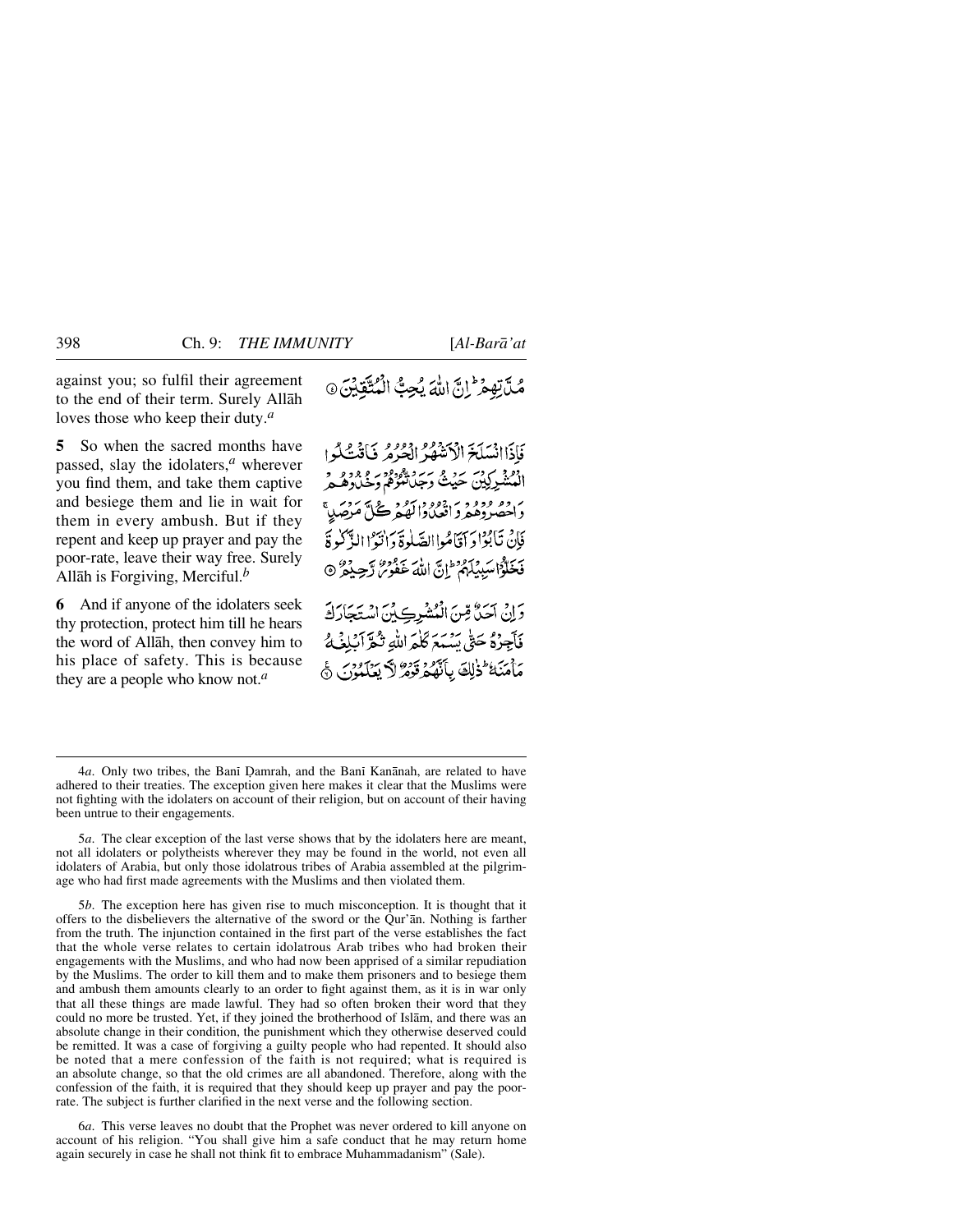### SECTION 2: **Reasons for the Immunity**

**7** How can there be an agreement for the idolaters with Allåh and with His Messenger, except those with whom you made an agreement at the Sacred Mosque? So as long as they are true to you, be true to them. Surely Allåh loves those who keep their duty.*<sup>a</sup>*

**8** How (can it be)? And if they prevail against you, they respect neither ties of relationship nor covenant in your case. They would please you with their mouths while their hearts refuse; and most of them are transgressors.

**9** They have taken a small price for the messages of Allåh, so they hinder (men) from His way. Surely evil is that which they do.

**10** They respect neither ties of relationship nor covenant, in the case of a believer. And these are they who go beyond the limits.*<sup>a</sup>*

**11** But if they repent and keep up prayer and pay the poor-rate, they are your brethren in faith. And We make the messages clear for a people who know.

**12** And if they break their oaths after their agreement and revile your religion, then fight the leaders of كَنْفَ يَكْوُنُ لِلْمُشْرِكِينَ عَهْدٌ عِنْدَاللَّهِ وَ عِنْدَ رَسُوْلِهَ إِلَّا الَّذِيْنَ عَهَدَ تَّمْ عِنْدَ الْمَسْجِيبِ الْحَرَامِ ۚ فَمَا اسْتَقَامُوْالَكُمْ فَأَسْتَقِيْهُوَالَهُمْ إِنَّ إِلَيْهَ بُحِبٌّ الْمُتَّقِيدُ  $\odot$ .

كَنْفَ دَلِنْ يَظْهَرُوْا عَلَيْكُمْ لَا يَزْقُبُوْافِيْكُمْ الأَّوَّ لَا دِمَّةً ۚ يُرْضُونَكُمْ بِأَنْوَاهِهِمْ دَيَّاْيِي قُلُوْبُهُمْ وَآڪَتَرُهُمْ فُسِقُوْنَ ۞

إِشْتَرَدًا بِإِيْتِ اللَّهِ نَعَكَّا قَلِيْلًا فَصَلُّهُوَاعَنْ سَيْلِهِ اتَّهُمْ سَأَءَ مَا كَانُوْا يَعْمَلُوْنَ ۞

لَا يَرْتُبُوْنَ فِي مُؤْمِنٍ إِلَّ وَلَاذِمَّةً وَ أُولَّيْكَ هُمُّ الْعُثَنَّاوُنَ ۞

فَانْ تَأْبُوْا دَ آقَامُوا الصَّلْوةَ دَ أَتَوْاالذَّكْرِةَ فَبَاخْرَانُكُمْرِنِي الدِّيْنُ وَنُفَصِّلُ الْأَيْتِ لِقَوْمٍ يَّعۡلَمُوۡنَ ۞

دَ إِنْ تَكَنُّدُوْا أَنْهَانَفُهُمْ قِينٌ بِعَيْدِعَهُ بِدِهِ مَ وَطَعَنُوْا فِي دِيْنِكُمْ فَقَاتِلُوْٓالَهَدَّةَ الْكُفُّرِ ۗ

<sup>7</sup>*a*. So long as the idolaters were true to their agreements, the Muslims were required to be true to them. Just as in the case of war, the Muslims were not allowed to fight until the enemy had first attacked, so, in the case of repudiation of agreements, it was the enemy who first repudiated the agreement.

<sup>10</sup>*a*. Note the repeated assertions of the Qur'ån that the disbelievers were not to be fought against for their disbelief but for their being first in starting war or repudiating agreements. No remedy was left for the covert mischief of these people, except that the agreements should be overtly repudiated and a period put to all their mischief.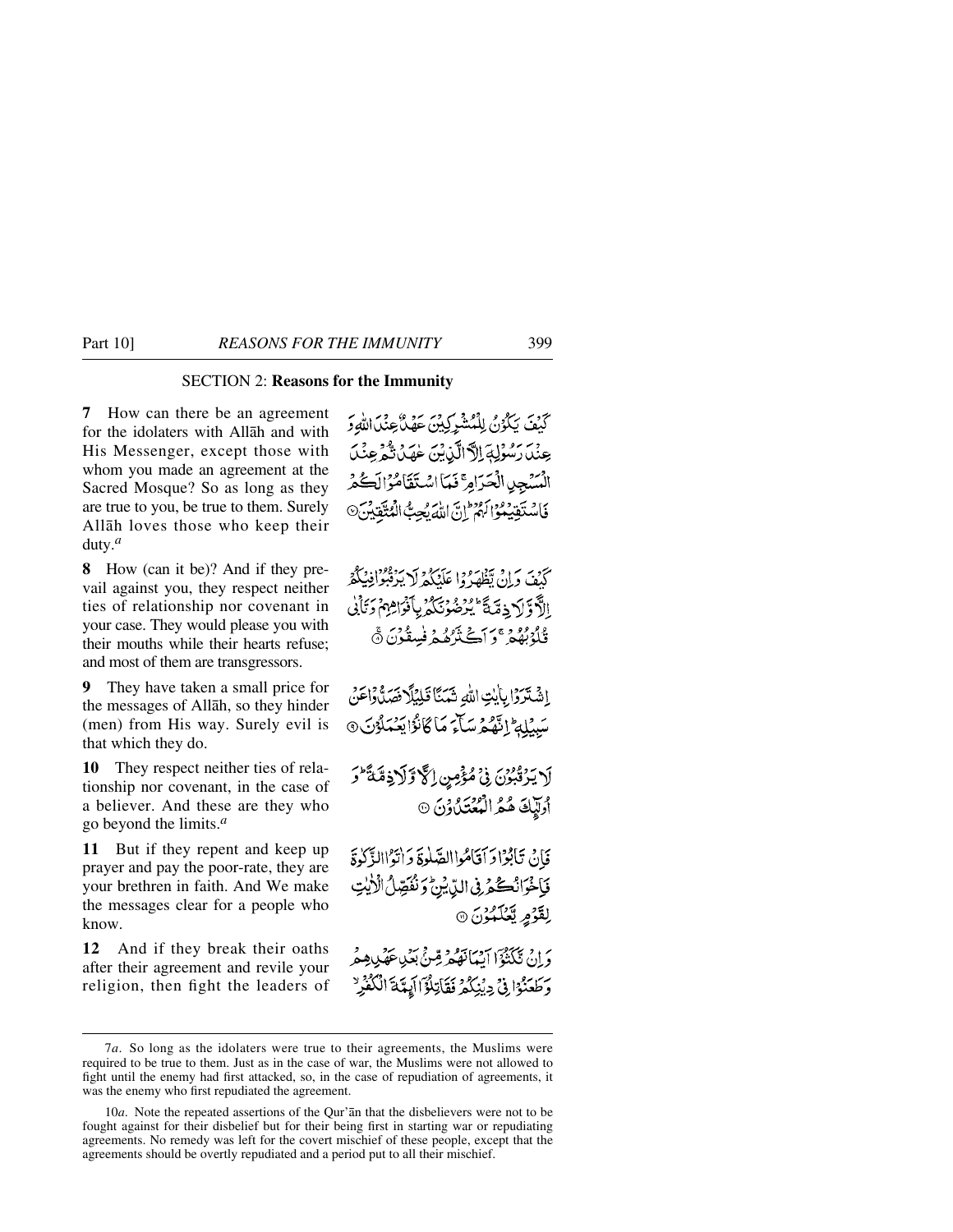disbelief — surely their oaths are nothing — so that they may desist.*<sup>a</sup>*

**13** Will you not fight a people who broke their oaths and aimed at the expulsion of the Messenger, and they attacked you first? Do you fear them? But Allåh has more right that you should fear Him, if you are believers.

**14** Fight them; Allåh will chastise them at your hands and bring them to disgrace, and assist you against them and relieve the hearts of a believing people,

**15** And remove the rage of their hearts.*<sup>a</sup>* And Allåh turns (mercifully) to whom He pleases. And Allåh is Knowing, Wise.

**16** Do you think that you would be left alone while Allåh has not yet known those of you who struggle hard and take not anyone as an intimate friend besides Allåh and His Messenger and the believers? And Allåh is Aware of what you do.

اتَّهُمْ لَأَأَيْنَانَ لَهُمْ لَعَلَّهُمْ يَذْتِهُوْنَ ۞

آلَا تُقَاتِلُوْنَ قَوْمًا تَكَثُوْا إِنَّهَانُهُمْ دَهَنُّوْا بِإِخْرَاجِ الرَّسْوُلِي وَهُمْ بِدَءٍ وَلَا اَوَلَٰكَمَ لَوَّةً أَتَّخْشَوْنَ مِنْ تَأْلَمُّهُ آَحَقُّ أَنْ تَخْشَوْهُمْ انْ ڪُنْٽُمُ مُّؤْمِنِيْنَ ۞ قَاتِلُوْهُمْ يُعَنِّيْهُمُ اللَّهُ بِأَيْدِيدَ كُمْ وَ بُخْزِهِمْ وَيَنْصُرْكُمْ عَلَيْهِمْ وَيَشْعِبُ صْلُاوْسَ قَوْمٍ مُّؤْمِنِيْنَ ۞

وَ رَبَّهُ هِبْ غَيْظَ قَبْلُوْبِهِ مِرَّ وَ رَبُّوبُ اللَّهُ عَلَى مَنْ يَتَنَاءُ ۖ وَاللَّهُ عَلِيْهِ ۗ حَڪِيْهُمْ ۞

أَمْرِ حَسِبْتُكُّرُ أَنْ تَنْزَكُوْا دَلِيًّا يَعْبِكُمُ اللَّهُ الَّذِبْسَ جٰهَدُهُ! مِنْكُمْ وَلَمْ يَتَّخِذُهُ! مِنْ دُوۡنِ اللَّهِ وَلَا رَسُوۡلِهِ وَلَا الۡمُؤۡفِرِينَ وَلِيُجَةَ ۖ وَاللَّهُ خَبِيْرٌ ۢ بِمَا تَعۡمَلُوۡنَ ﴾

### SECTION 3: **Idolaters' Service of the Sacred House**

**17** The idolaters have no right to maintain the mosques of Allåh, while bearing witness to disbelief against themselves. These it is whose works

مَا كَانَ لِلْمُشْرِكِدْنَ أَنْ يَعْمَرُوْامَسْعِيلَ اللهِ شَهِيدِيْنَ عَلَى ٱنْفُسِهِمْ بِالْكُفْرَ أُولَيْكَ

<sup>12</sup>*a*. Note, again, that those leaders of disbelief are to be fought against *who break their oaths after their agreements*.

<sup>15</sup>*a*. It is said to refer to the Khuzå'ah, who, having become Muslims, suffered severely at the hands of the Bani Bakr, assisted by the Quraish; but the reference may as well be to the Muslims in general, who had suffered the severest persecutions at the hands of the disbelievers. The punishment of the persecutors would no doubt relieve the hearts of the believers.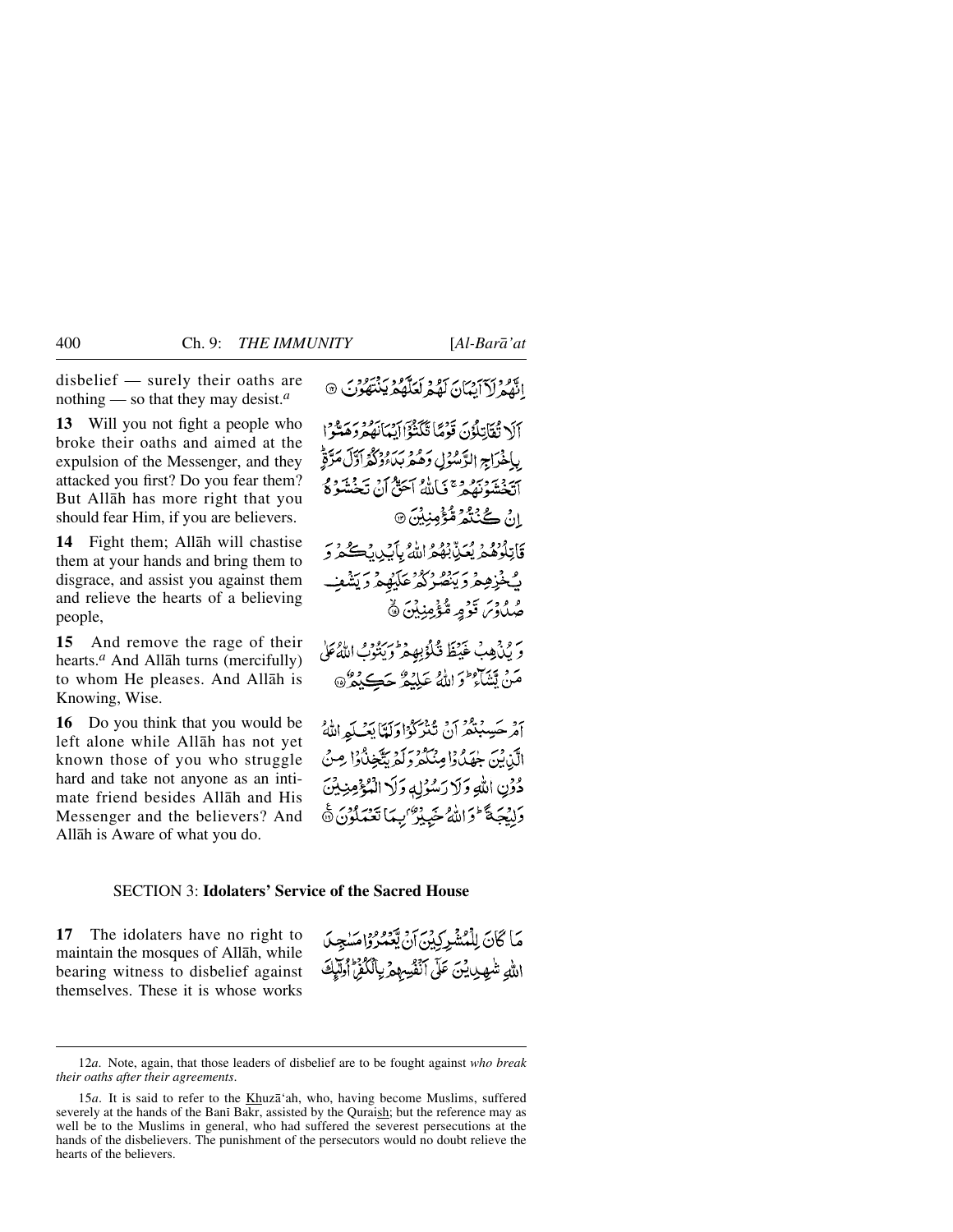are vain; and in the Fire will they abide.*<sup>a</sup>*

**18** Only he can maintain the mosques of Allåh who believes in Allåh and the Last Day, and keeps up prayer and pays the poor-rate and fears none but Allåh. So these it is who may be of the guided ones.

**19** Do you hold the giving of drink to the pilgrims and the maintenance of the Sacred Mosque*<sup>a</sup>* equal to (the service of) one who believes in Allåh and the Last Day and strives hard in Allåh's way? They are not equal in the sight of Allåh. And Allåh guides not the iniquitous people.

**20** Those who believed and fled (their homes), and strove hard in Allåh's way with their wealth and their lives, are much higher in rank with Allåh. And it is these that shall triumph.

**21** Their Lord gives them good news of mercy and pleasure, from Himself, and Gardens wherein lasting blessings will be theirs,

**22** Abiding therein for ever. Surely Allåh has a mighty reward with Him.

حَبَطَتُ اَعْمَالُوْمُ مِنْ النَّارِهُ مِرْ خَلِدُونَ ۞

إِنَّمَا يَعْمُرُ مَسْجِدَ اللَّهِ مَنْ أُمَنَ بِبَالِلَّهِ وَالْبَيْوَمِ الْأَخِيرِ وَ إِقَامَ الصَّلْوَةَ وَ إِنِّي الزَّكْرَةَ وَكَمْ يَخْشَ إِلاَّ اللَّهَ فَعَسَى أُولَيْكَ أَنْ يَكُوْنُوْا صِنَ الْمُهْتَدِيِينَ @

بر رود.<br>اجعلتمر يعقاية العَاجِّ وَعِكَارَةَ الْمَسْجِبِ الْحَرَامِرَكَمَنْ امْنَ بِاللَّهِ وَالْيَرُمِ الْأَخِرِ وَلَجِهَلَ فِي سَبِيلِ اللَّهِ كَلِيَسْتَؤِنَّ عِنْدَ اللَّهِ لَمْ اللَّهُ لَا يَفْدِى الْفَوْمَ الظُّلِيدُنَّ ﴾

أَلَّبْنِيْنَ (مَنْوُادَ هَاجَرُوْا دَخِصَـٰ بِٱ فِي ا سَبِيْلِ اللَّهِ بِأَمْوَالِهِمْ وَ ٱنْفُسُهِمْ أَعْظَمُ يَهُمَ عَنْدَ اللَّهِ وَ أُولَيْكَ هُمُّ الْفَايِزُونَ۞

<sup>ور</sup> تو و بر هو د برور.<br>يبشِّرُهُمْرَ رَبَّهُمْ بِرَحْمَةٍ قِنْهُ وَ رِضْوَانٍ رَّجَنُّتٍ لَّهُمْ فِيْهَا نَعِيْجٌ مُّقِيْمٌ ۚ أَنَّ خْلِدِيْنَ فِيَهْلَآ أَبَدًا ۖ إِنَّ إِلَٰهَ عِنۡدَآ ۚ وَ 7ف<sup>9</sup>عَظِيْعُ ®

<sup>17</sup>*a*. By *the mosques of Allåh* is meant particularly the *Sacred Mosque at Makkah*, as being the centre of all the mosques of the world. This is made clear by the use of the words *Sacred Mosque* in v. 19 instead of *the mosques of Allåh*. It had long remained in the hands of the idolaters, who abode therein, visiting and repairing it, having placed a large number of idols within it. With the conquest of Makkah the Sacred Mosque was denuded of all idols, and was now as pure an emblem of monotheism as in the time of Abraham. Hence the idol-worshippers had nothing to do with it now.

<sup>19</sup>*a*. It is generally supposed to refer to 'Abbås, the Prophet's uncle, whose charge was giving drink to pilgrims and guarding the Sacred Mosque. But really a comparison is drawn here between all such minor acts of charity and public utility and the great responsibility of every individual to exert himself to his utmost to establish the Truth.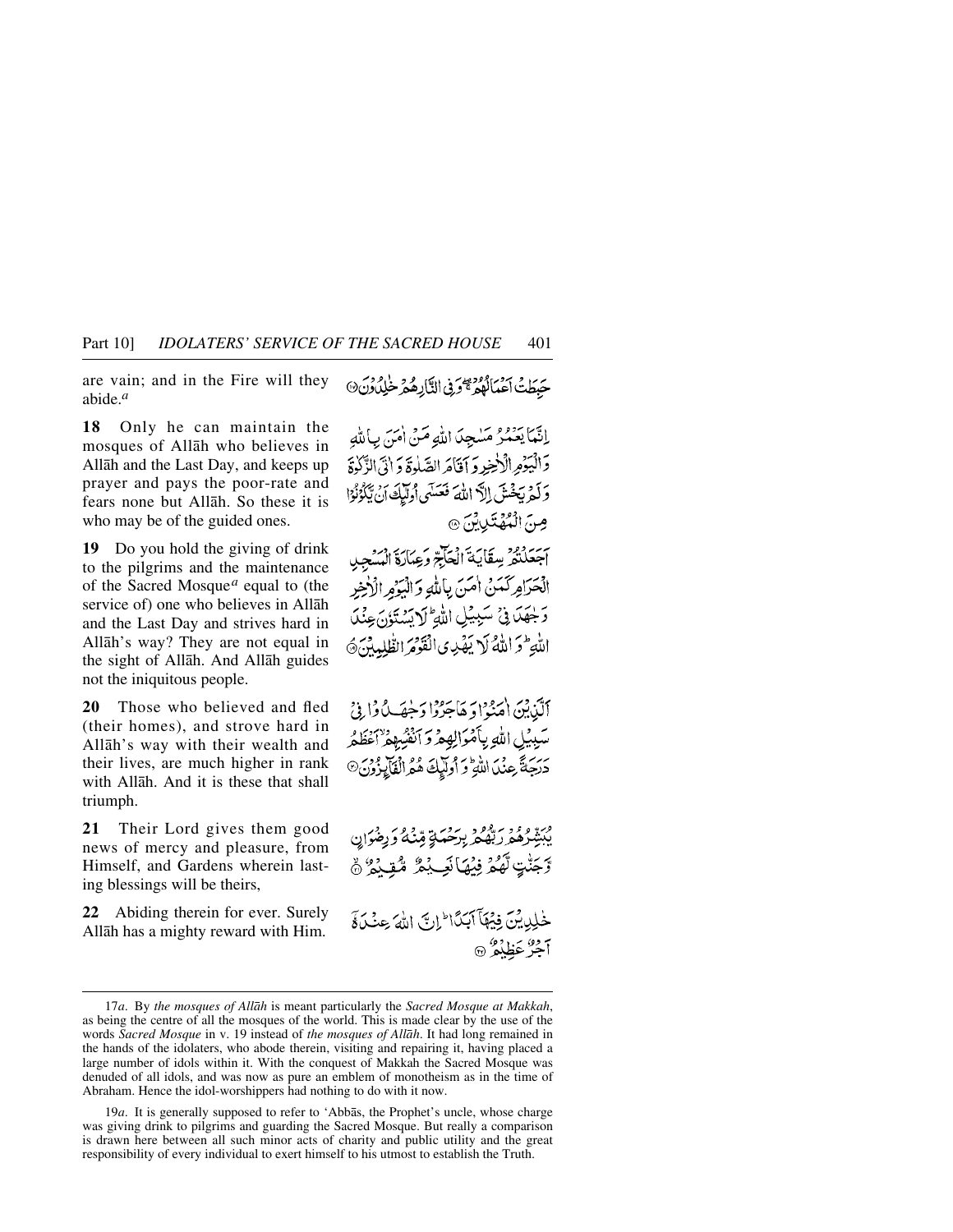**23** O you who believe, take not your fathers and your brothers for friends if they love disbelief above faith. And whoever of you takes them for friends, such are the wrongdoers.

**24** Say: If your fathers and your sons and your brethren and your wives and your kinsfolk and the wealth you have acquired, and trade whose dullness you fear, and dwellings you love, are dearer to you than Allåh and His Messenger and striving in His way, then wait till Allåh brings His command to pass. And Allåh guides not the transgressing people.*<sup>a</sup>*

يَآتِهَا الَّذِينَ اٰمَنُوۡا لَا نَتَّخِذُوۡٓا اٰبَآءَكُمۡ وَاخْوَانَكُمْ أَوْلِيَآءَ إِنِ اسْتَحَبُّوا الْڪُفْرَ عَلَى الْإِيْمَانِ وَ مَنْ يَتَوَلَّهُمْ قِنْكُمْ وَ فَأُولَيْكَ هُمُ الظَّلِمُوْنَ ۞ فَيْلُ إِنْ كَانَ ابْآؤُكُوْمَ كَبِيرَةٍ مُؤْمَرُ وَإِخْوَانُكُمْ به به در مردوبه به در در در در ۱۴۵ مربوره<br>و این داخله و عیسیرینگه و اموال افترفههها ئەيجارة تخشون كسادھادىملكن ترضوعه آَحَبَّ إِلَيْكُمْ مِّنَ اللَّهِ وَرَسُوْلِهِ وَجِهَادٍ فِيَّ سَبِيبِكِهِ فَتَرَبَّصُوۡاحَتَّى بِبَأَتِيَ اللَّهُ بِأَمۡرِهٖ ۖ وَ اللَّهُ لَا يَفْدِى الْغَوْمَرِ الْفُبِسِقِينَ ﴾

### SECTION 4: **Islåm made Triumphant in Arabia**

**25** Certainly Allåh helped you in many battlefields, and on the day of Hunain, when your great numbers made you proud, but they availed you nothing, and the earth with all its spaciousness was straitened for you, then you turned back retreating.*<sup>a</sup>*

يَّةٍ بِهِ يَرْدُّمُ اللَّهُ فِي مَوَاطِنٌ كَثِيْبِرَةٍ وَيَرْمَرُ مُنَكِّنٌ إِذْ اَءَ بِرَيْءُ كَذَبَنُكُمْ فَلَمْ تَغْنِي عَنْكُمْ شَنْتَاوَّضَافَتْ عَلَيْكُمُّ الْأَرْضُ بِيَا ئے ورد ہی کے بیوو پر ور ور ہی<br>برگت تقریر لیکنڈ کل برین کا

25*a*. With the declaration of immunity, there would naturally be an apprehension in the minds of the Muslims that the struggle would grow harder. Hence they are given an assurance of Divine help, amply justified by their previous experience.

The battle of Hunain, fought in the eighth year of the Hijrah in the valley of Hunain, at about three miles from Makkah, differed from the other battles inasmuch as the Muslims here outnumbered the enemy, the tribes of Hawāzin and Thaqif being about 4,000 strong, while the Muslims are said to have been as many as ten or even twelve thousand. The archers of the enemy were good marksmen, and had occupied strong positions in the mountain passes. The Muslim army, on the other hand, contained two

<sup>24</sup>*a*. A true Muslim may have wealth, may carry on trade, may have magnificent houses, but these should not be dearer to him than Allåh and exertion in His path. In other words, he should be ready to sacrifice all these interests for a higher purpose, before which all these sink into insignificance. The essential difference between the Gospel teaching and the teaching of the Holy Qur'ån is that while the former condemns wealth and the amassing of wealth outright, the latter does not require one actually to hate riches, but rather not to be obsessed by wealth to the neglect of one's higher duties and responsibilities. The acquisition of wealth is not harmful so long as it is not made the real aim of life, but has its proper place as the means to an end.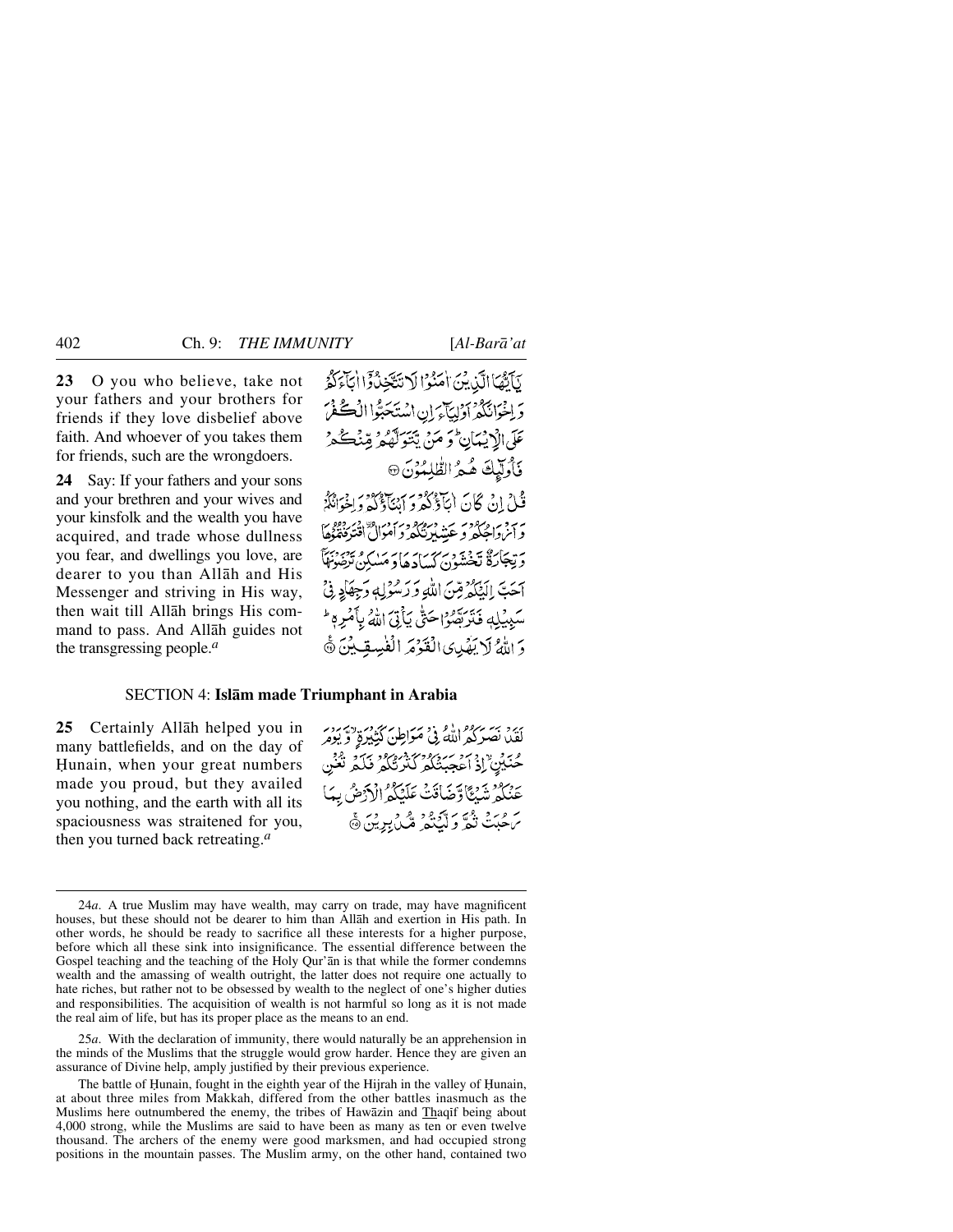**26** Then Allåh sent down His calm upon His Messenger and upon the believers, and sent hosts which you saw not, and chastised those who disbelieved. And such is the reward of the disbelievers.

**27** Then will Allåh after this turn mercifully to whom He pleases. And Allåh is Forgiving, Merciful.*<sup>a</sup>*

**28** O you who believe, the idolaters are surely unclean,*<sup>a</sup>* so they shall not approach the Sacred Mosque after this year of theirs.*<sup>b</sup>* And if you fear poverty, then Allåh will enrich you out of His grace, if He please.*<sup>c</sup>* Surely Allåh is Knowing, Wise.

**29** Fight those who believe not in Allåh, nor in the Last Day, nor forbid that which Allåh and His Messenger have forbidden, nor follow the Religion of Truth, out of those who have been given the Book, until they pay the tax in acknowledgement of ه سردبه سر در در این سر در در در دارد.<br>تنقر انتراکی الله سبکنندهٔ علی رسوله و علی انْمُؤْمِنِيْنَ وَ ٱنْزَلَ جُنُوْدَ إِلَّهِ بَهُرُومَ بِرَبَّيَ الَّذِينَ كَفَرُوْا مُوَ ذٰلِكَ جَزَاءُ الْڪَفِرِيْنَ®

نُبِّعٌ بِنُنُوْبُ اللَّهُ مِنْ بِعَبْدِذِلِكَ عَلَى مَنْ يب وطن (و عم<sup>وده)</sup> ديجيده صحيحة با

نَأَبُّهَا الَّذِينَ اٰمَنُوٓٓا إِنَّهَآالۡمُنۡشَرِ كُوۡدِيَ نَجَسٌ فَلَا يَفْرَبُواالْمَسْجِدَالْحَدَامَ ردس عامِهِهْ هٰذا قوان خِفتُهُ عَيِلَةً بِسَوْمَ يُغْنِيَكُمُّ اللَّهُ مِنْ فَضْلِهَ إِنْ نَهَاجٌ انَّ اللَّهَ عَلِيْمٌ حَكِيْمٌ ®

قَاتِلُوا الَّذِينَ لَا يُؤْمِنُونَ بِأَلَّٰهِ وَلَا يالْيَوْمِ الْأَخِرِ وَلَا يُحَرِّمُوْنَ مَا حَرَّمَ اللَّهُ وَرَسُوْلُهُ وَلَا يَدِيدُبُوْنَ دِينَ الْعَقِّ مِنَ الَّذِينَ ٱوۡتَوۡا الۡڪِتَٰبَ حَتَّىٰ يُعۡطُوا

28*a*. Because they indulged in evil practices and went naked round the Ka'bah. Compare 5:90, where idols are declared to be unclean.

28*b*. The year of the proclamation, i.e. the ninth year of the Hijrah.

thousand men of Makkah, some of them still adhering to idolatry. Unfortunately this was the advance party of the army, and, unable to face the archers, they retreated causing disorder to the whole army. The Prophet, however, led the assault, at first alone, in face of the archers, but was soon joined by others and a victory was obtained, as the next verse shows.

<sup>27</sup>*a*. The reference may be to the prisoners of the Hawåzin, who numbered thousands, and who were all set free as an act of favour by the Holy Prophet, or to their ultimately coming over to Islåm.

<sup>28</sup>*c*. The importance of Makkah as a commercial centre lay in the fact that the whole of Arabia repaired to it in the season of the pilgrimage, and there carried out important commercial transactions. The prohibition referred to in the first part of the verse could have been easily foreseen as affecting the commerce, and consequently the prosperity of Makkah, but worldly or business considerations never interfered with the carrying out of the moral reforms of Islåm.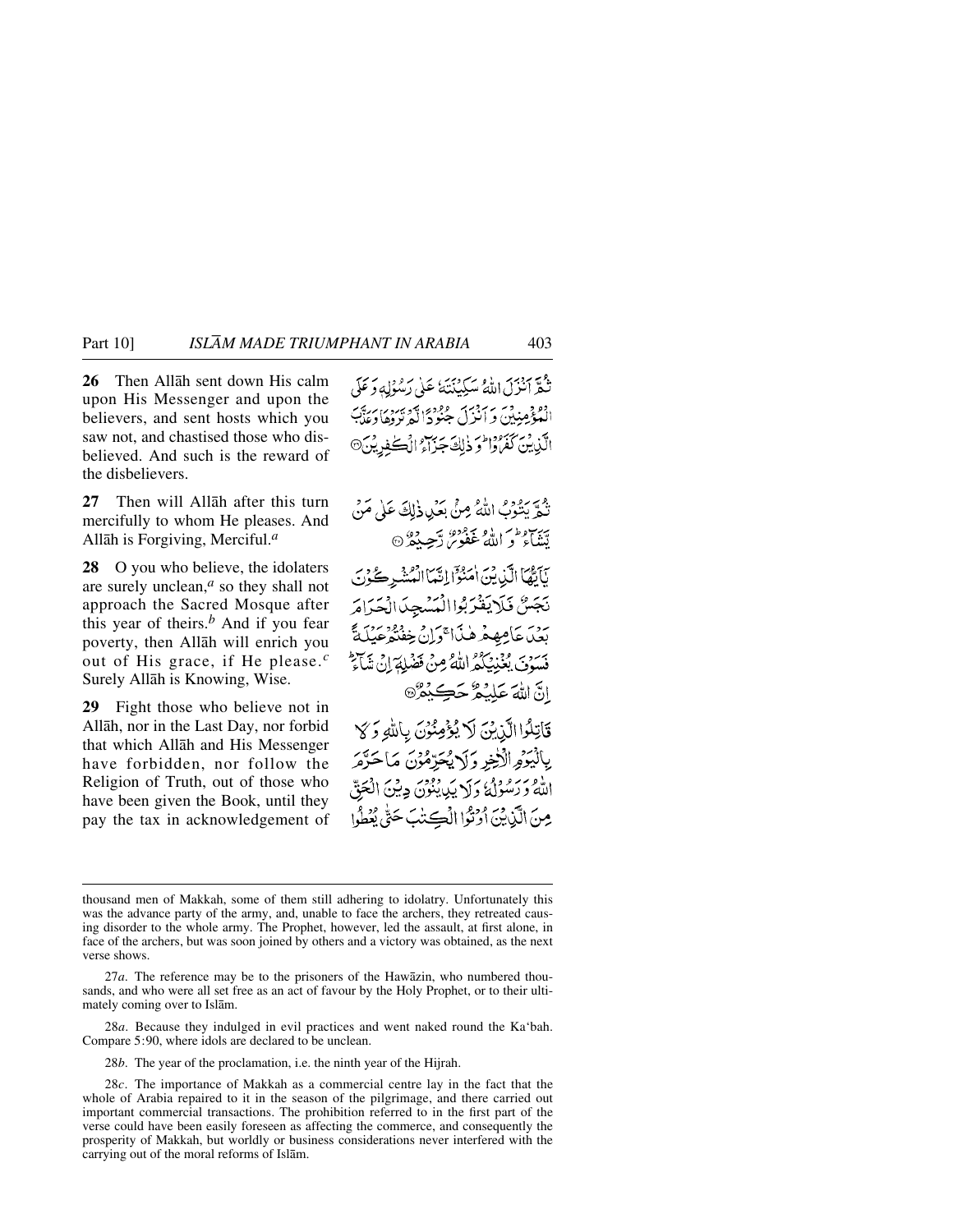superiority and they are in a state of subjection.*<sup>a</sup>*

# الْجِزْيَةَ عَنْ يَّنِ وَّهُمْ صٰغِرُوْنَ ﴾

#### SECTION 5: **Islåm will Triumph in the World**

**30** And the Jews say: Ezra is the son of Allåh; and the Christians say: The Messiah is the son of Allåh. These are the words of their mouths.*<sup>a</sup>* They imiدَ قَالَتِ البِهْدُدُ عَزِيزٌ إِبْنُ اللَّهِ وَقَالَتِ النَّصْرَى الْمَسِيْحُ ابْنُ اللَّهِ ذٰلِكَ قَوْلُهُمْ بِٱفْوَاهِهِمْ ۚ يُضَاهِئُونَ قَوْلَ الَّذِينَ كَعْرُوْا

29*a*. The last word on the wars with the idolaters of Arabia having been said, this verse introduces the subject of fighting with the followers of the Book. Though the Jews had for a long time assisted the idolatrous Arabians in their struggle to uproot Islåm, the great Christian power, the Roman Empire, had only just mobilized its forces for the subjection of the new religion, and the Tab∂k expedition followed, which constitutes the subject-matter of a large portion of what follows in this chapter. As the object of this Christian power was simply the subjection of the Muslims, the words in which their final vanquishment by the Muslims is spoken of are different from those dealing with the final vanquishment of the idolatrous Arabians. The Qur'ån neither required that the idolaters should be compelled to accept Islåm, nor was it in any way its object to bring the Christians into subjection. On the other hand, the idolaters wanted to suppress Islåm by the sword, and the Christians first moved themselves to bring Muslim Arabia under subjection. The fate of each was, therefore, according to what it intended for the Muslims. The word *jizyah* is derived from *jazå*, meaning *he gave satisfaction*, and means, according to LL, *the tax that is taken from the free non-Muslim subjects of the Muslim Government whereby they ratify the compact that ensures them protection*; or, according to AH, *because it is a compensation for the protection which is guaranteed them, the non-Muslim subjects being free from military service*.

The phrase *'an yad-in* has been explained variously. The word *yad* (lit., *hand*) stands for *power* or *superiority*, the use of the *hand* being the real source of the superiority of man over all other animals, and the apparent meaning of the phrase is *in acknowledgement of your superiority in protecting their lives, etc.* (AH). It may also be added that the permission to fight, as given to the Muslims, is subject to the condition that the enemy should first take up the sword, *Fight in the way of Allåh against those who fight against you* (2:190). The Holy Prophet never overstepped this limit, nor did his followers. He fought against the Arabs when they took up the sword to destroy the Muslims, and he led an expedition against the Christians when the Roman Empire first mobilized its forces with the object of subjugating the Muslims. And so scrupulous was he that, when he found that the enemy had not yet taken the initiative, he did not attack the Roman Empire, but returned without fighting. Later on, however, the Roman Empire, like the Persians, helped the enemies of Islåm and fomented trouble against the newly established Muslim Kingdom, as a result of which both these empires came into conflict with the Muslims and, notwithstanding the fact that both the Persians and the Romans were very powerful nations with unlimited resources and strong military organizations, and that they both tried at one and the same time to subjugate Islåm, the result was what is predicted here in clear words — they were both reduced to a state of subjection by an insignificant nation like the Arabs.

30*a*. That there was a sect among the Jews who raised Ezra to the dignity of godhead, or son of God, is shown by Muslim historians. *Qastalānī* says, in the *Kitāb al-Nikāh*, that there was a party of Jews who held this belief. Nor did the Jews deny this allegation. The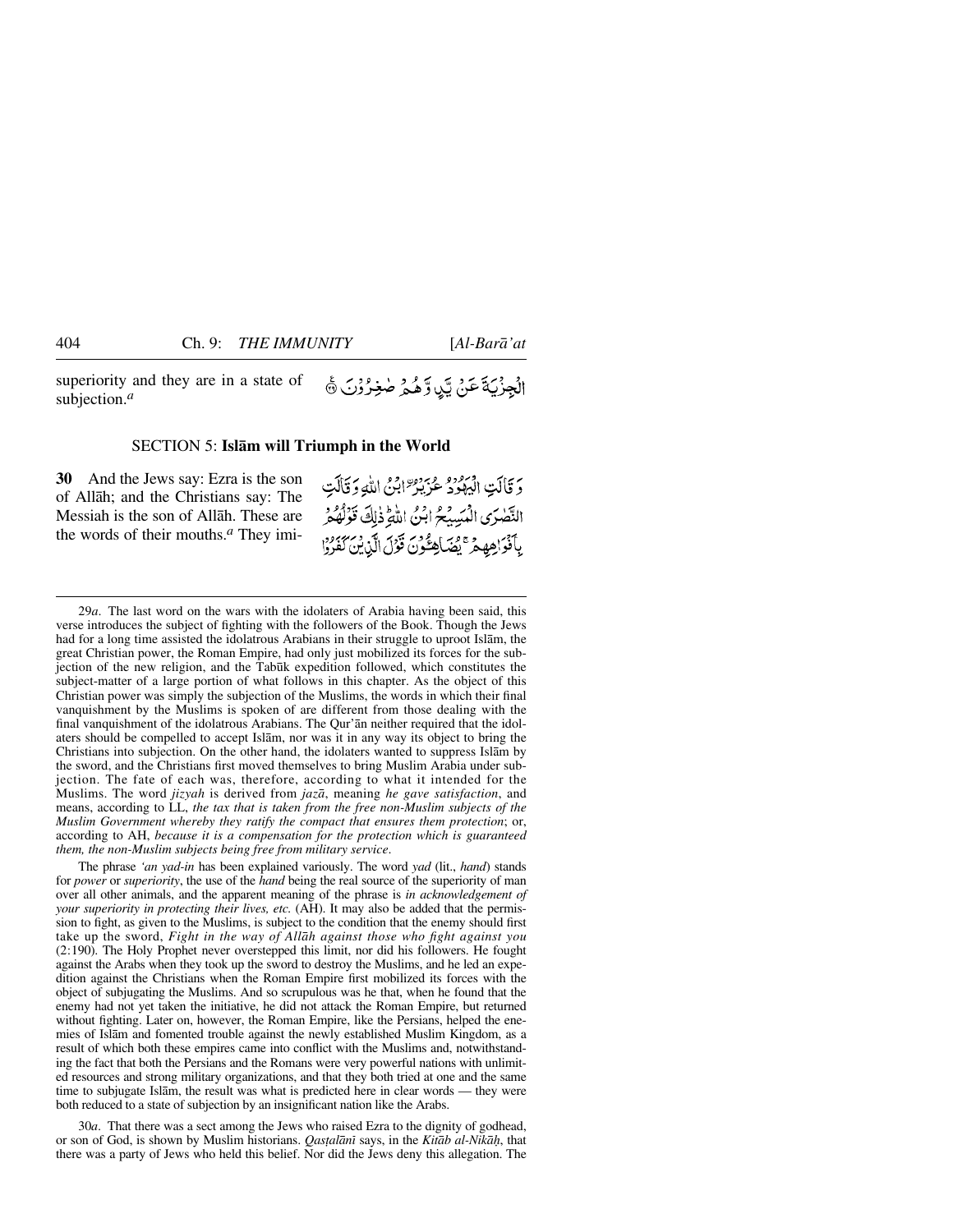tate the saying of those who disbelieved before.*<sup>b</sup>* Allåh's curse be on them! How they are turned away!

**31** They take their doctors of law and their monks for lords besides Allåh, and (also) the Messiah, son of Mary. And they were enjoined that they should serve one God only there is no god but He. Be He glorified from what they set up (with Him)!*<sup>a</sup>*

**32** They desire to put out the light of Allåh with their mouths, and Allåh will allow nothing save the perfection of His light, though the disbelievers are averse.*<sup>a</sup>*

مِنْ قَدَامٌ فَتَلَقُمُ اللَّهُ ۚ أَنَّي لَؤُفَكُ ُنَ مِنْ

بِسبه دِس دِين و په دِه دِين و دِين گاهِنْ<br>اِنْتَخْبادُا اَحْبَارَهُمْ وَ رُهْبَانَهُمْ اَرْبَابًا مِّنْ دْوْنِ اللَّهِ وَالْمَبِيبِيَّةَ ابْنَ مَرْبِيدٌ ۚ وَ مَبَّ أَمِدْقَا الْأَرِيْبَعْيُكُوْٓا الْفَا وَّاحِدًا ۚ لَاَ الْهَ ٳٳڒ ۿؙۊ<sup>ؚٳ</sup>ڛؙڹڂٮؘة عَمَّا يُشْرِكُوْنَ ۞

يُرِيْدُونَ أَنْ يُطْفِئُوْا نُوْرَاتِيْهِ بِأَفْرَاهِهِمْ دَيَابِيَ اللَّهُ إِنَّيْ أَنْ يَتَبَعَّهُ نُؤْمَىٰ وَلَوْ كَرِهَ الْكُفِرُوْنَ ۞

Qur'ån, too, mentions it only here in connection with the Christian doctrine, never blaming the Jews directly in the many controversies with them in the earlier chapters, and this shows that the Jewish nation as a whole was not guilty of entertaining this belief.

Another explanation of the statement made here is the free use of the word *son*. Elsewhere the Qur'ån says of the Jews and the Christians that they call themselves *the sons of Allåh and His beloved ones* (5:18), the meaning only being that they considered themselves *special favourites* of the Divine Being. Hence the belief regarding Ezra may be interpreted in the same light, for there is clear evidence that the Talmudists used very exaggerated language concerning him. Among the prophets of Israel, Ezra was specially honoured. In Rabbinical literature Ezra was considered "worthy of being the vehicle of the law, had it not been already given through Moses". "He is regarded and quoted as the type of person most competent and learned in the law. The Rabbis associate his name with several important institutions" (*Jewish Encyclopaedia*).

30*b*. We are here told that the Christian doctrine that Jesus Christ was the son of God was borrowed from earlier pagan people. Recent research has established the fact beyond all doubt. In fact, when St. Paul saw that the Jews would on no account accept Jesus Christ as a messenger of God, he introduced the pagan doctrine of sonship of God into the Christian religion, so that it might become more acceptible to the pagans.

31*a*. Most of the commentators agree that it does not mean that they took them actually for gods; the meaning is that they followed them blindly in what they enjoined and what they forbade, and therefore they are described as having taken them for lords, on account of attaching to them a Divine dignity. It is related in a hadith that, when this verse was revealed, 'Adī ibn Ḥātim, a convert from Christianity, asked the Holy Prophet as to the significance of this verse, for, he said, we did not worship our doctors of law and monks. The Holy Prophet's reply was: *Was it not that the people considered lawful what their priests declared to be lawful, though it was forbidden by God.* Hatim replied in the affirmative. That, the Prophet said, was what the verse meant (Tr. 44:9; IJ). Muslims who accord a similar position to their *pirs* or saints are guilty of the same error.

32*a*. This is a prophecy of the ultimate triumph of Islåm in face of severe opposition from the Jews and Christians. All opposition to truth, whether based on force or propaganda,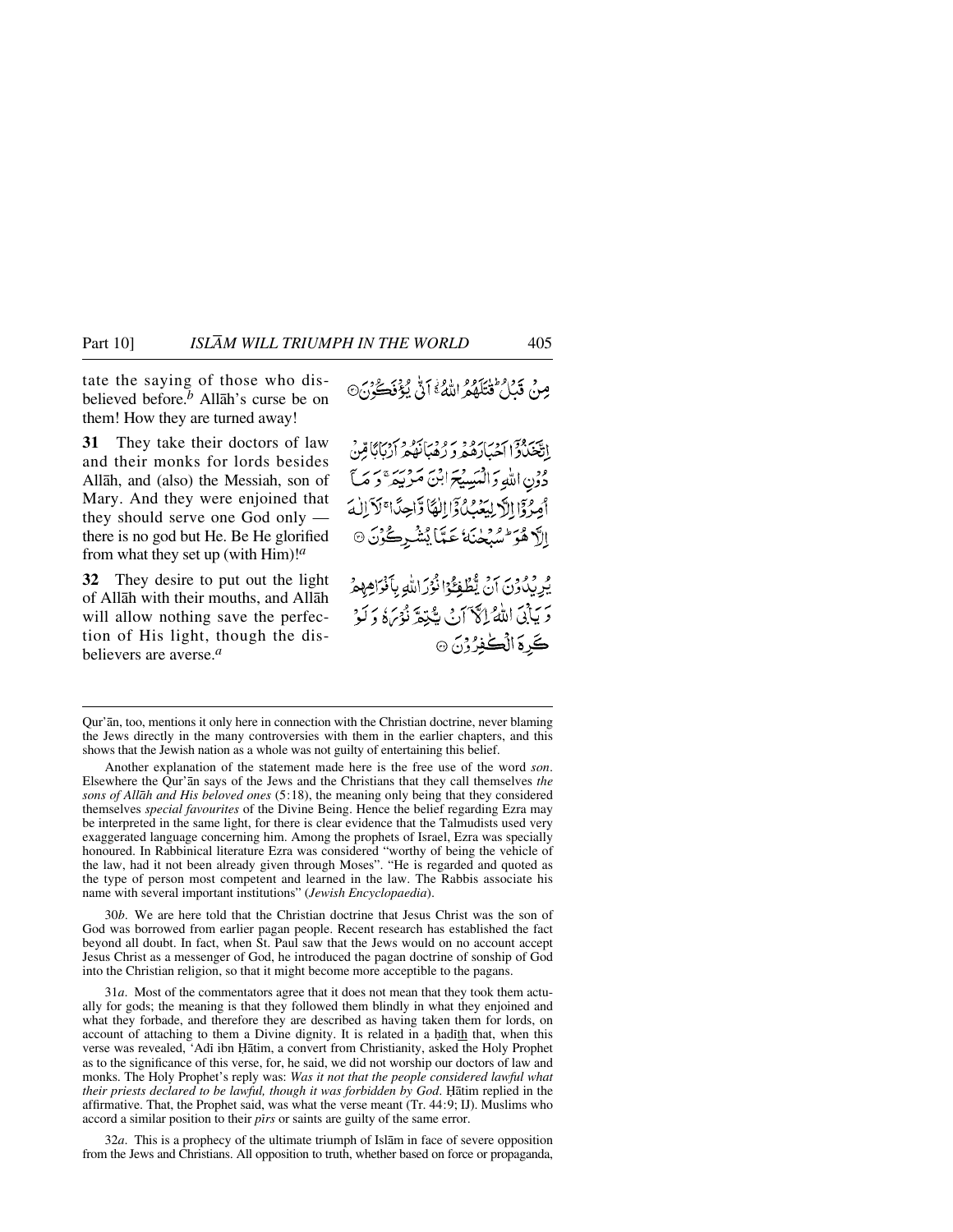**33** He it is Who has sent His Messenger with the guidance and the Religion of Truth that He may make it prevail over all religions,*<sup>a</sup>* though the polytheists are averse.

**34** O you who believe, surely many of the doctors of law and the monks eat away the property of men falsely, and hinder (them) from Allåh's way. And those who hoard up gold and silver and spend it not in Allåh's way — announce to them a painful chastisement,*<sup>a</sup>*

هُوَ الَّذِيَّ أَرْسَلَ رَسُوْلَهُ بِالْهُبِّلِ وَ دِيْنِ الْحَقِّ لِيُظْهِرَهُ عَلَى الدِّيْنِ كُلِّهِ ۚ وَلَوْكَرِهَ الْمُشْرِكُونَ ۞

يَآيَّهَا الَّذِينَ امَّنْوَا إِنَّ كَثِيْرًا مِّنَ الْأَخْبَادِ وَالرُّهُبَانِ لَيَأْكُلُوُنَ آَمُوَالَ النَّاسِ يِالْبَاطِلِ وَيَصُدُّونَ عَنْ سَبِيْلِ اللَّهِ وَالَّيْنِيْنَ يَكْبُرُونَ الدَّهَبَ وَالْفِضَّر وَلَا يُنْفِقُونَهَافِي سَبِيْلِ اللَّهِ فَبَيِّرَهُمْ بِعَذَابِ آلِيُمِنَّ

is here compared with putting out the Divine light by blowing with the mouth to show that all such attempts would prove futile. The Divine light will be made perfect, by which is meant the triumph of Islåm throughout the world, as the next verse states clearly.

33*a*. The prophecy of the ultimate triumph of Islåm in the whole world is repeated thrice in the Holy Qur' $\bar{a}$ n, in exactly the same words — here and in 48:28 and 61:9. Here as well as in 61:9 it is mentioned in connection with Christianity, while in 48:28, it is mentioned in connection with the Arab opposition to Islåm. In Arabia itself, Islåm became triumphant in the lifetime of the Holy Prophet. Idolatry was wiped out from the face of the country, while many of the Jews and Christians accepted the Religion of Truth. The Prophet's death, instead of putting any check to the advance of Islåm, was a signal for an unparalleled advance of his religion. The first century of the Muslim era saw, not only vast Christian communities swelling the ranks of Islåm, in Egypt, North Africa, Asia Minor, Persia and Central Asia, but also brought to light the amazing fact that Islåm, coming in contact with all the great religions of the world, with Zoroastrianism in Persia, with Buddhism and Hinduism in India and Afghanistan, and with Confucianism in China, conquered the hearts of the followers of every religion and they accepted the message of Truth in vast numbers, so that great Muslim communities sprang up in the whole known world, and the light of Islåm enlightened the whole world from the farthest East to the farthest West.

The reason for this triumph, unprecedented in the history of religion, is not far to seek. It was the Religion of Truth; it presented the whole truth and infused a new life into all people who accepted it, while every other religion presented only partial truth. Every religion accepted this or that prophet, while Islåm accepted all the prophets of the world, and every religion had obscured the great Truth of Divine Unity by mixing up with it some kind of *shirk*, while Islåm presented the purest monotheism. Islåm thus presenting the Perfect Light of Divine Unity and the whole Truth relating to prophethood appealed to every people, and the truth of the words — *He it is Who has sent His Messenger with the guidance and the Religion of Truth that He may make it prevail over all religions* — shone out in full resplendence. Yet we are told in reliable hadith that even a greater manifestation of the fulfilment of these words will be witnessed in the latter days when the Messiah of this *ummah* makes his appearance (IJ, Rz). And the final manifestation of this great truth is foreshadowed in the gradual acceptance of the principles of Islåm throughout the whole world, notwithstanding the fact that the political power of Islåm is at its lowest ebb.

34*a*, see next page.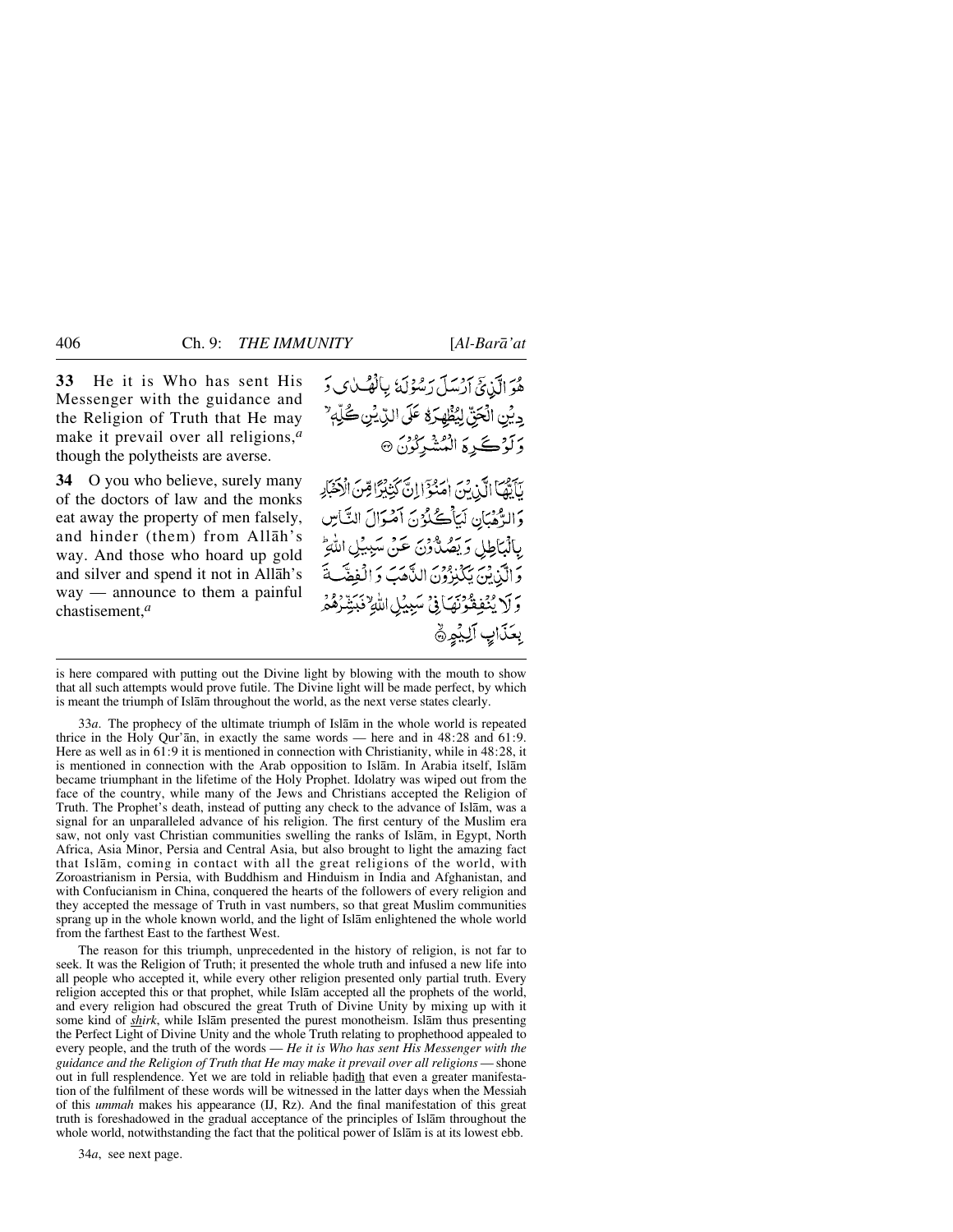**35** On the day when it will be heated in the Fire of hell, then their foreheads and their sides and their backs will be branded with it: This is what you hoarded up for yourselves, so taste what you used to hoard.*<sup>a</sup>*

**36** Surely the number of months with Allåh is twelve months by Allåh's ordinance, since the day when He created the heavens and the earth — of these four are sacred. That is the right religion; so wrong not yourselves therein.*<sup>a</sup>* And fight the polytheists all together as they fight you all together.*<sup>b</sup>* And know that Allåh is with those who keep their duty.

**37** Postponing (of the sacred month)<sup>*a*</sup> is only an addition in dis-

تَوْمَ بِحْسْي عَلَيْهَافِيّْ نَارِجَهَنَّهُ فَتُكُونِي بهاجياه ووسو ودوو وبرودود ومحرم هْنَا مَاكَنَزْتُمْ لِأَنْفُسِكُمْ نَنْ ذُنُوا مَاڪُنٽُو تَڳُنِوُنَ ۞ إِنَّ عِدَّاةَ الشَّهْوِّرِ، عِنْدَ اللَّهِ اثْنَا عَشَرَ تَنْهَرًا فِي كِتْبِ اللَّهِ يَوْمَرْخَلَقَ السَّمْوٰتِ دَالْدَمْنِ صَنْهَآاَمْ بَعَةٌ عُنُوهُ وَإِيْلَا الدِّيْنُ الْقَبِّعْهُ فَلَا تَظْلِمُوَا فِيْهِ انفسكه وتايلواالمشركين كأتئ كَمَا يُقَاتِلُونَكُمْ كَأَنَّكَةٌ وَاعْلَمُوْٓ آآَيَّ الْهَ مَعَ الْمُتَّفْنُنَ ۞ اِنَّمَا النَّبِيِّ ۚ زِيَادَةٌ ۚ فِى الْكُمْنِ يُضَالُّ بِهِ

36*a*. The allusion here is to the Arab practice of postponing the pilgrimage to a month other than that in which it fell, for which see the next verse. Whether the object was intercalation, in order to make the solar and lunar year tally, or whether a continuous cessation of war for a fourth part of the year was too long, is a disputed point; but such postponement was undoubtedly a great hardship for a majority of the people.

36*b*. Fighting was prohibited in the sacred months (2:217). Excepting this, the Muslims were told to fight with the idolaters *as* the idolaters fought with them, i.e. since all idolaters united in fighting with the Muslims, the latter, too, should unite in fighting with them.

<sup>34</sup>*a*. The acquisition of wealth is not disallowed, but the hoarding of it so as not to spend it in the cause of truth and for the welfare of humanity is denounced.

<sup>35</sup>*a*. The punishment of an evil is spoken of throughout the Holy Qur'ån as similar to the evil. Even in this world, a man feels a torment similar to the nature of the evil in which he indulges. Being branded with the hoarded wealth is thus a fit description of the chastisement of the hoarders.

<sup>37</sup>*a*. According to most of the commentators, *nasß'* means *postponement*, and the reference here is to the practice of postponing observance of the sacred month, thus allowing an ordinary month to be observed as sacred and a sacred month to be treated as ordinary. This practice interfered with the security of life which was guaranteed in the sacred months, and is, therefore, denounced. According to others, *nasß'* means *addition* (of a month), and refers to the practice of the intercalation of a month every fourth year. AH prefers the first, and says that the three successive months of *Dhu-l-Qa'dah, Dhu-l-Hijjah* and *Muḥarram* seemed too long for them to refrain from their depredations and bloodshed, and therefore they violated the last of these, keeping sacred instead the next month.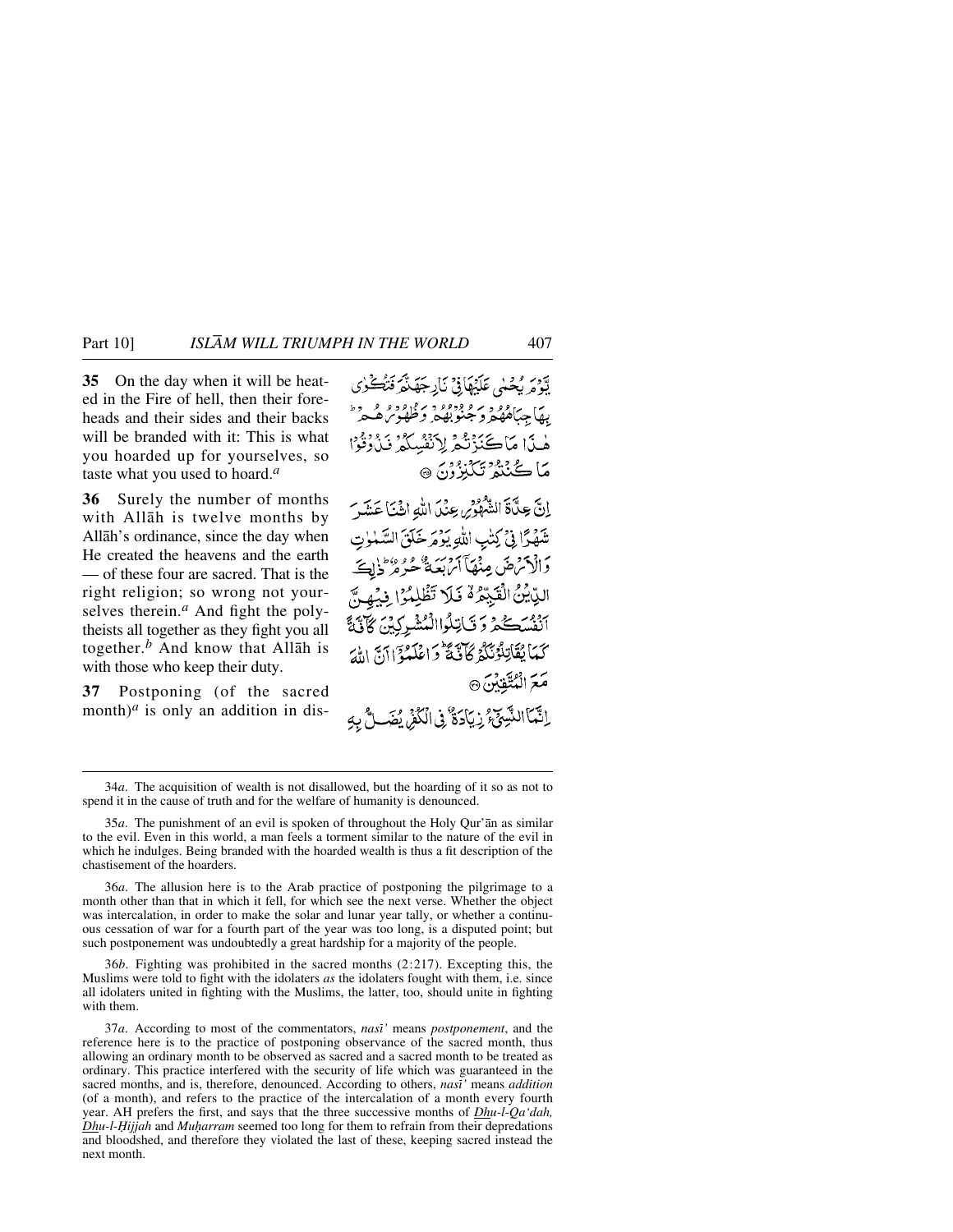belief, whereby those who disbelieve are led astray. They allow it one year and forbid it (another) year, that they may agree in the number (of months) which Allåh has made sacred, and thus make lawful what Allåh has forbidden. The evil of their doings is made fair-seeming to them. And Allåh guides not the disbelieving people.

الآن يْنَ كَفَرُوْا يُجِلُّوُنَهُ عَامَاً وَيُجَرِّمُونَهُ عَامًا لِّيُزَاطِعُوْاعِدًاهُ مَاحَرَّهُ اللَّهُ فَيَجِيدُّوْا م سر الاطعیت برود و سویر اسده<br>ما حرّه اللّهُ زَمِّین لهمه سُؤءِ اعْبالِهِمْ وَاللَّهُ لَا يَهْدِى الْقَوْمَ الْكُفِّهِ نَنَ ﴾

#### SECTION 6: **The Tab∂k Expedition**

**38** O you who believe, what (excuse) have you that when it is said to you, Go forth in Allåh's way, you should incline heavily to earth? Are you contented with this world's life instead of the Hereafter? The provision of this world's life is but little as compared with the Hereafter.*<sup>a</sup>*

**39** If you go not forth, He will chastise you with a painful chastisement,*<sup>a</sup>* and bring in your place a people other than you, and you can do Him no harm. And Allåh is Possessor of power over all things.

**40** If you help him not, Allåh certainly helped him when those who disbelieved expelled him — he being the second of the two; when they يَأَيُّهَا الَّذِيْنَ اٰمَنُوْا مَا لَكُمْ إِذَا قِيْلَ لَكُمُ انْفِرُدًا فِي سَبِيبُلِ اللَّهِ اتَّافَلَنْهُمْ إِلَى الْأَمْرَضِ آَسَ ضِيْتُمْرِ بِالْحَيْوِةِ الدُّنْيَا صِنَ الْأَخِرَةِ ۚ فَمَا مَتَاءً الْجَبْرِةِ الدُّنْيَا فِي الْاخِسَرَةِ إِلاَّ قَلِيُلُّ ۞

الْكَ تَنْفِرُوْا يُعَيِّدْ يُڪْمِرْ عَذَانَا أَلِيْهِمَّا لَهُ ا وِّيَسۡنَبۡبُالۡ قَوۡمًا غَذۡبُرُکُمۡ وَ لَا نَصُدُّوۡ وَ نتَبِيًّا لَمْ اللَّهُ عَلَى كُلِّ مَّنْ تَنَيْءٍ قَبِينَ بِيَنَّ ۞

الأتنصروه فتدريبه بمرءاله إذبر برء الَّذِينَ كَفَرُوا ثَانِيَ اتْنَبَيْنِ إِذْ هُمَاً فِي الْغَارِ

39*a*. The reference here and in what follows is to certain men, who, while professing belief, hesitated to accept the Prophet's call to get ready for the expedition.

<sup>38</sup>*a*. The reference here is to the expedition of Tabūk, which was undertaken in the middle of the ninth year of the Hijrah owing to the threatening attitude of the Roman Emperor. There were many hindrances to the raising of an army sufficient to meet the strong forces of the Roman Empire. The chief of these, as enumerated by Rz, are: (1) a great drought; (2) the length of the journey to the confines of Syria; (3) the ripening of the fruits, which were now ready to be gathered; (4) the intensity of the heat; and (5) the organization and power of the Roman army. In spite of all these difficulties 30,000 men gathered round the Prophet's banner.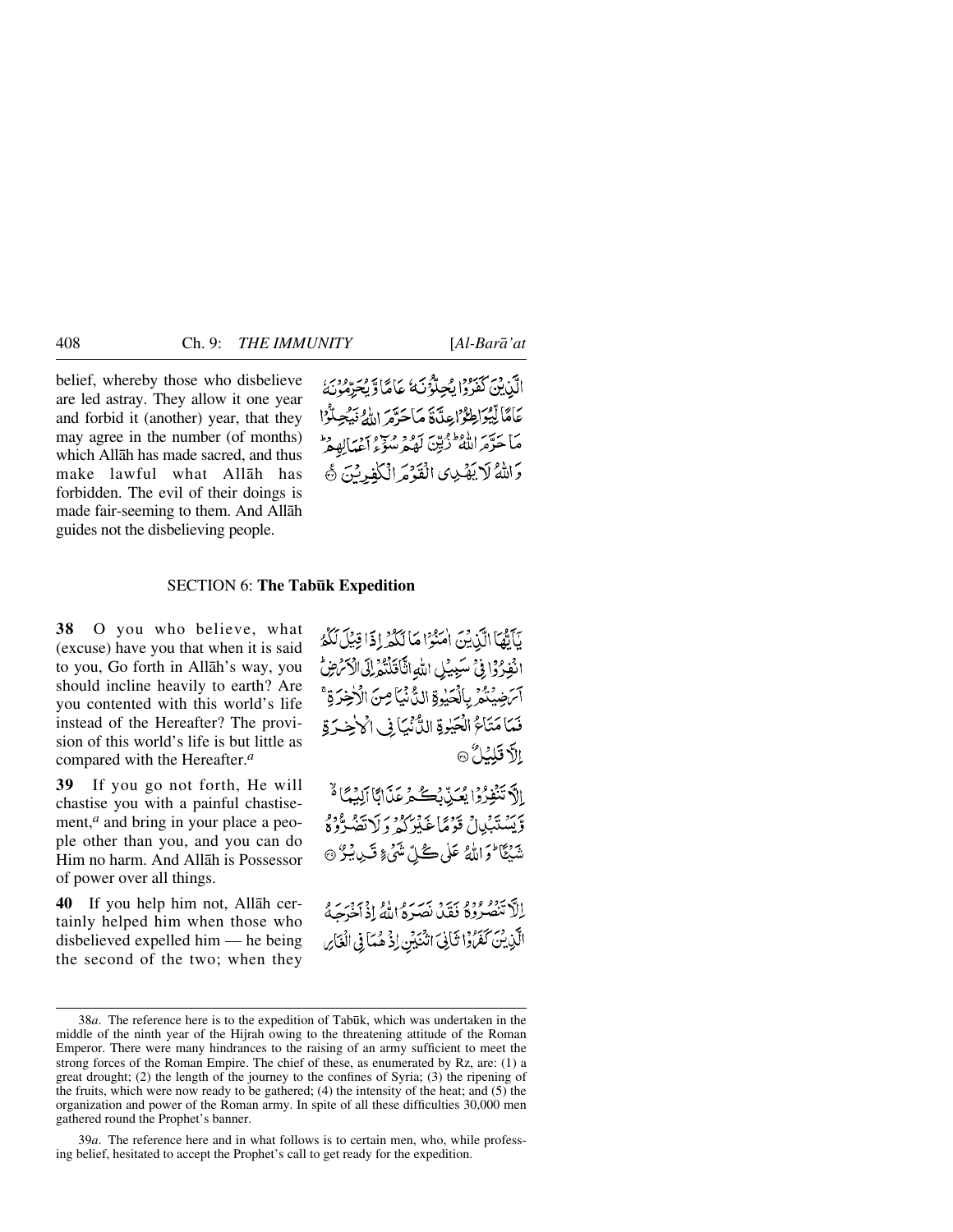were both in the cave, when he said to his companion: Grieve not, surely Allåh is with us.*<sup>a</sup>* So Allåh sent down His tranquillity on him and strengthened him with hosts which you saw not, and made lowest the word of those who disbelieved. And the word of Allåh, that is the uppermost. And Allåh is Mighty, Wise.

**41** Go forth, light and heavy,*<sup>a</sup>* and strive hard in Allåh's way with your wealth and your lives. This is better for you, if you know.

**42** Had it been a near gain and a short journey, they would certainly have followed thee, but the hard journey was too long for them.*<sup>a</sup>* And they will swear by Allåh: If we had been able, we would have gone forth with

اذْيَقُوْلُ لِصَاحِبِهِ لَاتَحْزَنُ إِنَّ اللَّهَ مَعَنَا؟ بِهِ بِهِ الأَوْسَكِينَتَهُ عَلَيْهِ وَآيَّدَهُ بِعِبْوَدٍ لَّهُ تَرَدُّهَا دَجَعَلَ كُلِّيَةَ الَّذِينَ ڪَفَدُّواْ السُّغْلُيٌّ وَكَيْلَهَةٌ اللَّهِ هِيَ الْعُلْمَا تَوَاللَّهُ عَزِيْزٌ حَڪِيْمٌ ۞

انْفِرُدُ اخِفَانَا وَيْقَالَا دَّجَامِدُوْا بِأَمْرَالِكُمْ وَأَنْفُسِكُمْ فِيِّ سَبِيْلِ اللَّهِ ۖ ذٰاِڪُهُ خَيْرٌ لْكُمْ إِنْ كُنْتُهُ تَعْلَمُوْنَ @ لَوْكَانَ عَرَضًا فَرِيْبًا وَسَفَرًا قَاصِدًا لَّ يَسْتَوْلَةَ وَلَٰكِنَّ بِعَيْنَ تَلَيْهِمُ الشَّفَّةُ وسَيَحْلِفُوْنَ بِاللَّهِ لَوِ اسْتَطَعْنَا لَجَدَحْنَا مَعَكُمْ يَقْلِكُوْنَ أَنْفُسِهُ حَيَى الْعَرَبِ وَمَرَدٍ

41*a*. That is, whether it is easy or difficult for you to proceed or whether you are sufficiently armed or not.

42a. Tabūk was midway between Madīnah and Damascus. The Arabs were accustomed to fighting near home; hence, the distance was one of the chief considerations which held back those who were insincere.

<sup>40</sup>*a*. This refers to the Prophet's flight from Makkah, when he was forced to hide himself in a cave called *Thaur*, about three miles from Makkah, with only one companion, Ab∂ Bakr. The believers are told that Allåh saved the Prophet from the hands of his enemies when he had but one companion amidst a whole nation of enemies, and that Allåh would help him now.

Abū Bakr's devotion to the Holy Prophet was so great that the latter chose him to be his "sole companion", *the second of the two*, in that most critical hour of his life. The following account from Muir will explain the reference: "He himself went straightway to the house of Ab∂ Bakr, and after a short consultation ventured the plan for immediate flight. Abū Bakr shed tears of joy; the hour of emigration had at last arrived, and he was to be the companion of the Prophet's journey ... They crept in the shade of the evening through a back window, and escaped unobserved from the southern suburb. Pursuing their way south, and clambering in the dark up the bare and rugged ascent, they reached at last the lofty peak of Mount Thaur, distant about an hour and a half from the city, and took refuge in a cavern near its summit ... The sole companion, or in Arabic phraseology *the second of the two*, became one of Abū Bakr's most honoured titles ... Muhammad and his companion felt it no doubt to be a time of jeopardy. Glancing upwards at a crevice through which the morning light began to break, Abū Bakr whispered: 'What if one were to look through the chink and see us underneath his very feet!' '*Think not thus, Ab∂ Bakr!'* said the Prophet, *'We are two, but God is in the midst a third.*' "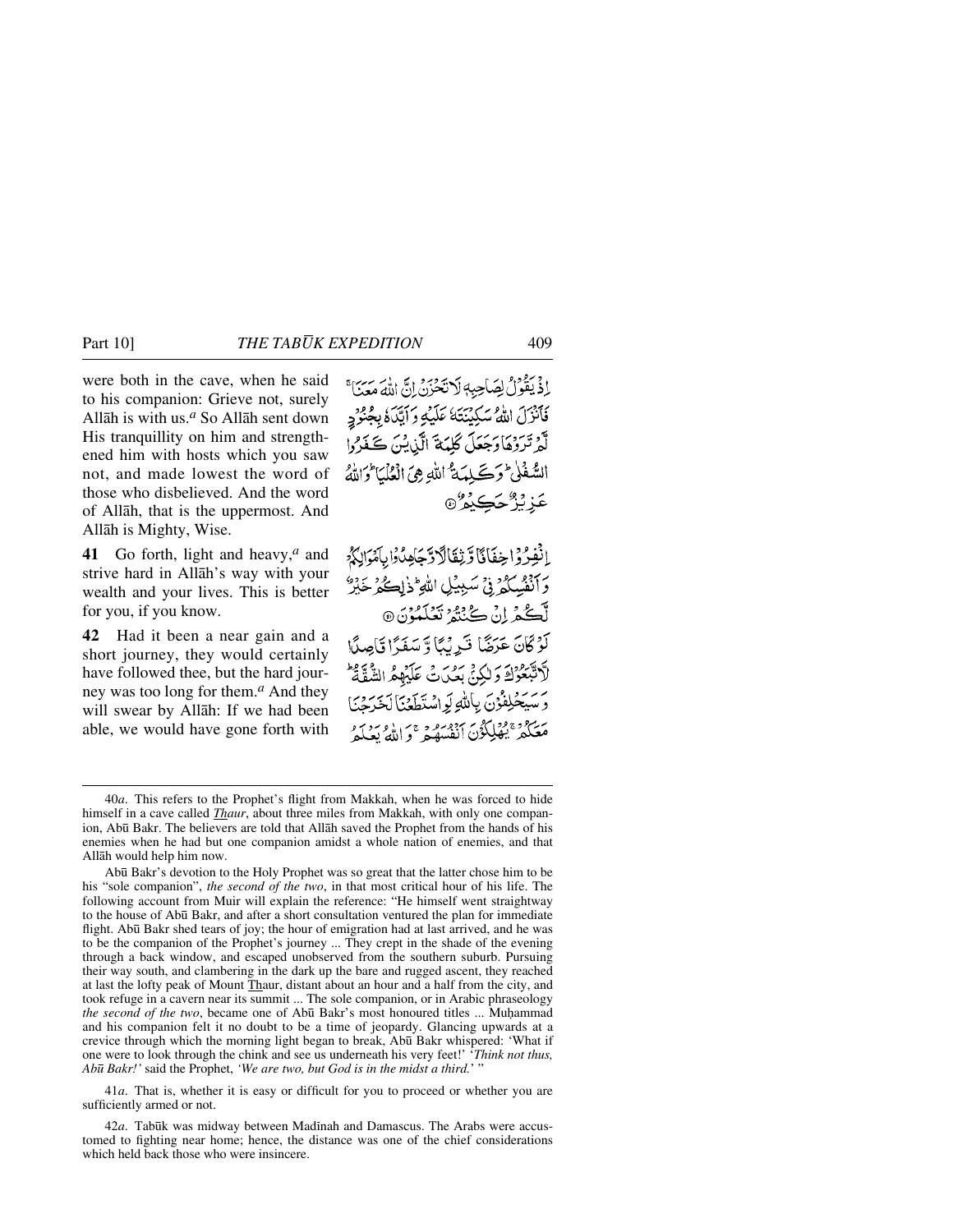you. They cause their own souls to perish; and Allåh knows that they are liars.

# اللَّهُمُ لَكُلْ بُوْنَ ﴾

#### SECTION 7: **The Hypocrites**

**43** Allåh pardon thee!*<sup>a</sup>* Why didst thou permit them until those who spoke the truth had become manifest to thee and thou hadst known the liars?

**44** Those who believe in Allåh and the Last Day ask not leave of thee (to stay away) from striving hard with their wealth and their persons. And Allåh is Knower of those who keep their duty.

**45** They alone ask leave of thee who believe not in Allåh and the Last Day, and their hearts are in doubt, so in their doubt they waver.

**46** And if they had intended to go forth, they would certainly have provided equipment for it; but Allåh did not like their going forth. So He withheld them, and it was said: Hold back with those who hold back.

**47** Had they gone forth with you, they would have added to you naught but trouble, and would have hurried to and fro among you seeking (to sow) dissension among you. And among you there are those who

عَفَااللَّهُ عَنْكَ لِعِرَ أَذِنْتَ لَهُمْ حَتَّى يَتَبَيَّنَ لَكَ الَّذِيْنَ صَدَقَوْ الْتَعْلَمَ الْكَلْدِيِيْنَ @

لَا يَسْتَأْذِنُكَ الَّذِيْنَ يُؤْمِنُونَ بِاللَّهِ وَالْيَوْمِ الْأَخِرِ آنْ يَّجَأِهِ لُ وَا بِأَمْرَالِهِمْ وَأَنْفُسِهِمْ وَاللَّهُ عَلَيْهُمْ بِالْمُتَّقِيِّنَ ۞

إِنَّمَا بِسَٰتَأَذِنُكَ الَّذِينَ لَا يُؤْمِنُونَ بِاللَّهِ وَالْبَيْرُوالْأَخِيرِ وَإِبْرَيْبَابَتْ قُبِلُوْ بُهُكُمْ فَفَكْحُر ِ فِي سَ يُبِهِجْهِ يَتَرَدَّدُوْنَ @ دَلَّهُ أَيَرَادُواالْغُرُوْجِ لَاَعِلَّادَالَهُ عُبِيَّةً فَي وَّ لَكِنْ كَرِهَ اللَّهُ اثْبِعَاتَهُمْ فَتَتَطَهُمْ وَقِيلَ اقعي ُذا مَعَ الْقُعِيدِينَ۞

كَ خَرَجُوْا فِينَكُمْ مَّازَادُدْدَكْهْ الْإِيضَاكَةِ وَّ أَدْ أَوْضَعُوْاخِلِلْكُمْ يَبْعَوْنَكُمُّ الْفُنْنَةَ ۚ كَوْنِيَكُمْ

<sup>43</sup>*a*. *'Afa-llåhu 'an-ka* (lit., *Allåh pardon thee*), does not convey the significance of pardon of sins; it is rather the equivalent of *Allåh bless thee!* or *may Allåh set thy affairs aright!* In previous battles, too, the hypocrites always stayed away, offering one excuse or another. But the Divine purpose in this last expedition of the Prophet was to bring about a clear distinction, and to clean the Muslim society of the hypocritical element thoroughly. Such a distinction was really brought about later on as vv. 83, 84 point out, the Prophet being told there that all spiritual relations with the hypocrites were to be cut off.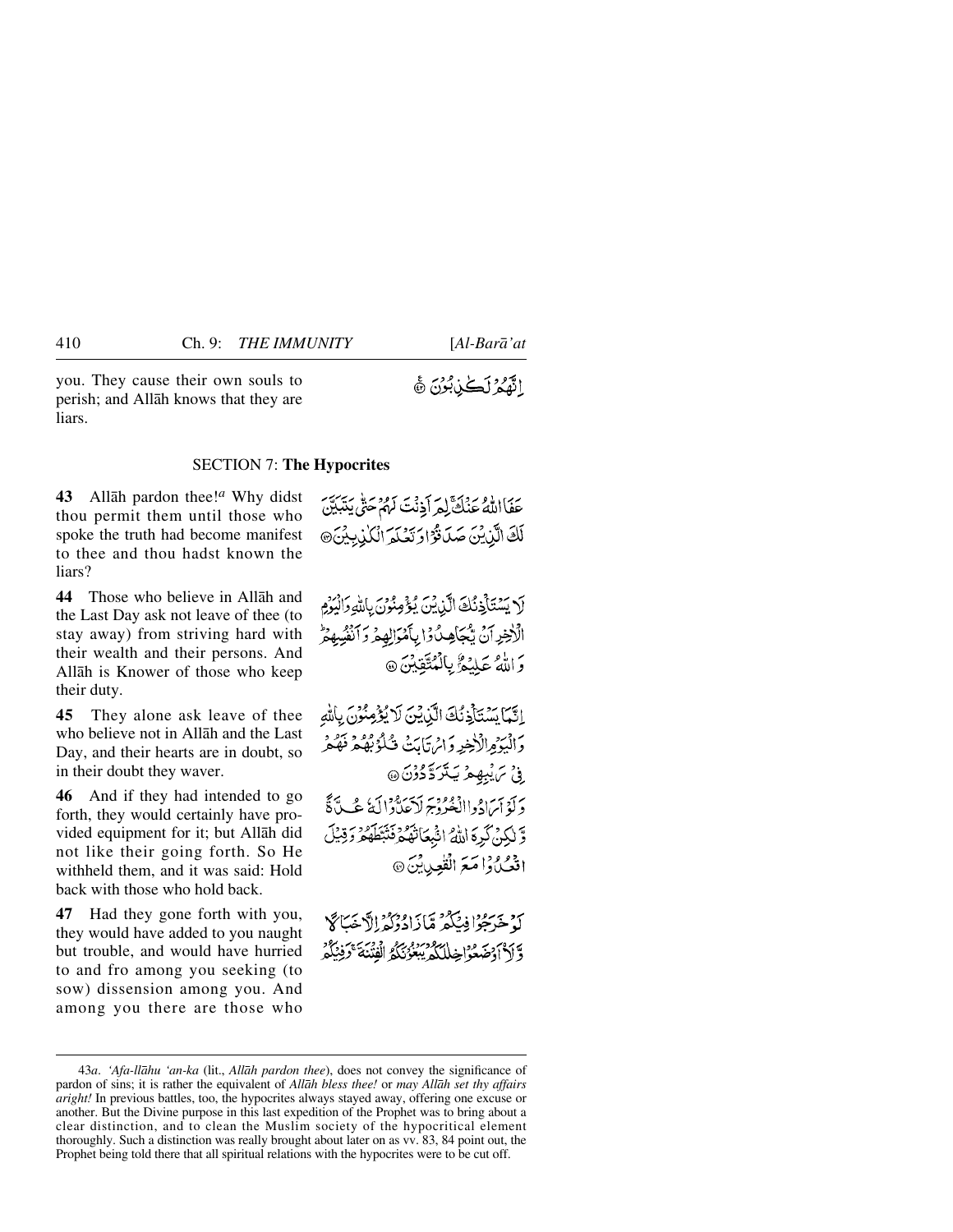would listen to them. And Allåh well knows the wrongdoers.*<sup>a</sup>*

**48** Certainly they sought (to sow) dissension before, and they devised plots against thee till the Truth came, and Allåh's command prevailed, though they did not like (it).

**49** And among them is he who says: Excuse me and try me not. Surely into trial have they already fallen, and truly hell encompasses the disbelievers.

**50** If good befalls thee, it grieves them; and if hardship afflicts thee, they say: Indeed we had taken care of our affair before. And they turn away rejoicing.

**51** Say: Nothing will afflict us save that which Allåh has ordained for us. He is our Patron; and on Allåh let the believers rely.

**52** Say: Do you await for us but one of two most excellent things? And we await for you that Allåh will afflict you with chastisement from Himself or by our hands. So wait; we too are waiting with you.*<sup>a</sup>*

**53** Say: Spend willingly or unwillingly, it will not be accepted from ستعون بهودم اللهُ عَلِيْهِمْ بِالطّْلِيِينَ@

لَقَيْدِ ابْتَغَوْاالْفِتْنَةَ مِنْ قَبْلُ وَقَلَّتُوْالَكَ الْأَمُوْسَ حَتَّى جَآءَ الْحَقَّ دَخَلَقَهَ آمَيْهُ اللَّهِ رَ هُءُ ڪُ<sub>ٽِر</sub>هُوُنَ®

بَرِ وَهُ دِيمَةٍ يَقُوْلُ اثْنَانُ لِّيْ دَلا تَفْتِيْئِي آلافي الْفِتْنَةِ سَقَطْوُا فَرَاتَ جَهَنْتُمَ لَمُحِيۡطَهُ ۚ بِٱلۡكَٰفِرِيۡنَ ۞ إِنْ نُصِبْكَ حَسَنَةٌ تَسْؤَهْمِ وَإِنْ تُصِبْكَ مُصِيْبَةٌ يَقْوُلُوْا قَبِدْ آخَذْنَا آمُ يَأْمِنْ قَبْلُ وَيَتَوَلَّوْاوَّهُمْ فَرِجُوْنَ@

قُلْ لَيْنَ تُصِيدُ بَآَ إِلاَّ صَاكِّتَبَ اللَّهُ لَنَاهُمْ مَوْلٰنَاً وَ عَلَى اللَّهِ فَلَيَتَوَكَّلِ الْمُؤْمِنُونَ@

قُلْ هَلْ تَرَبَّصُوْنَ بِنَ ۚ إِلَّآ لِحَٰدَى الْحُسْنَيَيْنِ ۚ وَ نَحْنُ نَتَرَبَّصُ بِكُمْ آنَ يُُصِيْبَكُمُ اللَّهُ بِعَذَابٍ مِّنْ عِنْ بِهَ أَوْ بِأَيْدِينَا تَكْفَنَرَبِّقُوْا إِنَّا مَعَكُمْ مُّنْزَبِّهُ وَبَنَّ قُبْلُ ٱنْفِقُوْاطَوْعَا أَوْكَرْهَا لَيْنَ تُنْتَقِيلَ

<sup>47</sup>*a*. These verses were revealed during the journey to Tabūk, where most of the hypocrites themselves were not present. But a few had accompanied the expedition to inform others of their party of the happenings on the way.

<sup>52</sup>*a*. The two most excellent things are, the laying down of life in the cause of Truth, or being sharer in the ultimate triumph of Truth. The Muslims never thought that they could be defeated. They would either die defending the cause of Truth or live and conquer.

The only punishment that the hypocrites received from the hands of the Muslims was that they were named and asked to leave the mosque (IJ). Otherwise their liberty was not interfered with. There is mention of one of them living in Madinah to the time of 'Uthmån, the third Caliph, in full enjoyment of his rights as a citizen; the only distinctive treatment mentioned of him is that the poor-rate was not accepted from him by the Holy Prophet, or by his three immediate successors. See also the next verse.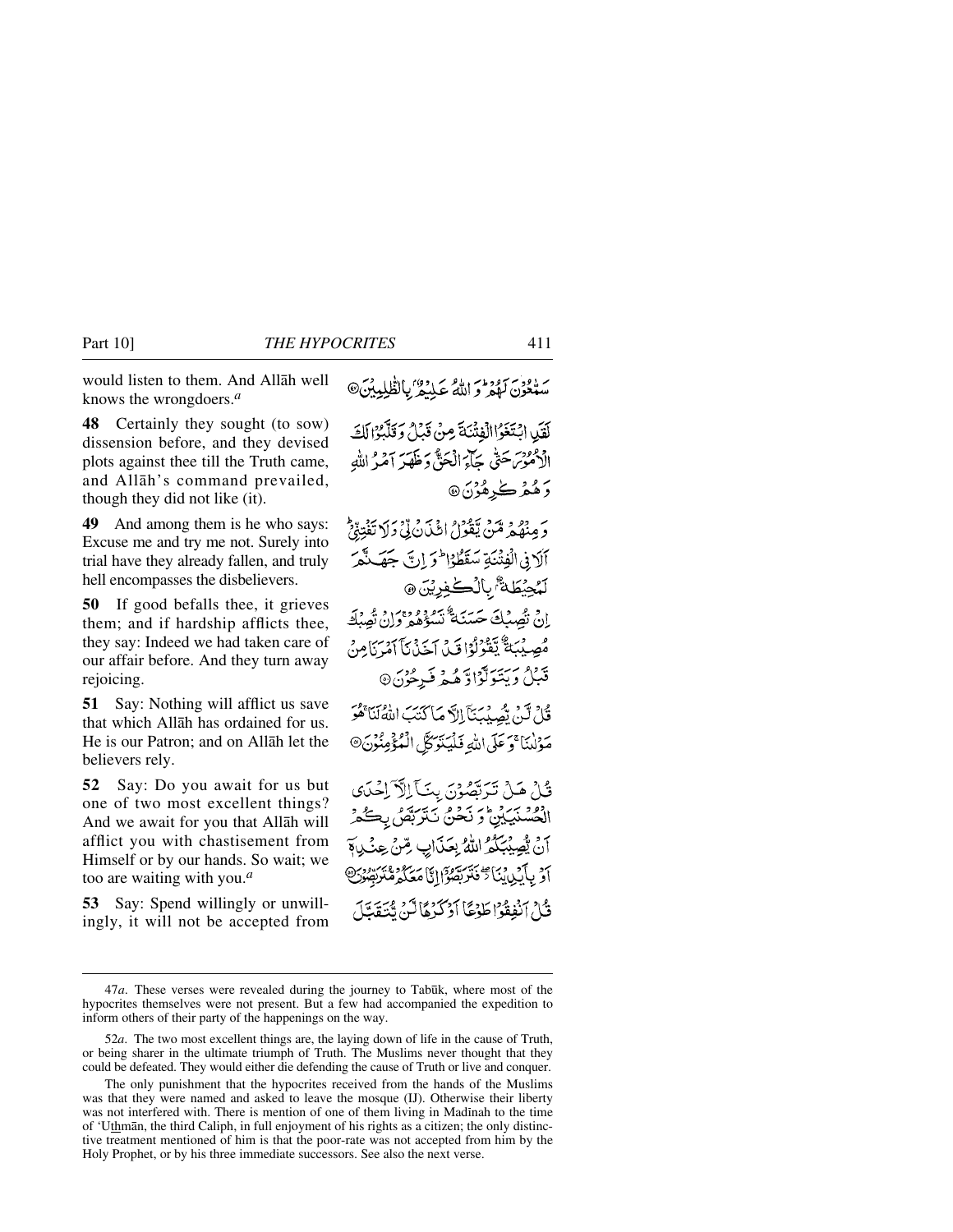you. Surely you are a transgressing people.

**54** And nothing hinders their contributions being accepted from them, except that they disbelieve in Allåh and in His Messenger and they come not to prayer except as lazy people, and they spend not but while they are reluctant.

**55** Let not then their wealth nor their children excite thine admiration. Allåh only wishes to chastise them therewith in this world's life and (that) their souls may depart while they are disbelievers.*<sup>a</sup>*

**56** And they swear by Allåh that they are truly of you. And they are not of you, but they are a people who are afraid.

**57** If they could find a refuge or caves or a place to enter, they would certainly have turned thereto, running away in all haste.

**58** And of them are those who blame thee in the matter of the alms. So if they are given thereof, they are pleased, and if they are not given thereof, lo! they are enraged.

**59** And if they were content with that which Allåh and His Messenger gave them, and had said: Allåh is sufficient for us; Allåh will soon give us (more) out of His grace and His مِنْكُمْ إِنَّكُمْ كُنْتُمْ تَوْمًّا فُسِقِيْنَ @

وَ مَا مَبْسَوْدِينَ تَقْبَلَ مِنْهُمْ نَفَقْتُهُمْ الَّهِ أَنَّهُمْ كَفَرَّدَانِاللَّهِ وَيُرَسُّؤُلِ وَكَلَّ يَأْتُرْنَ الصَّلْوَةَ اِلَّا وَهُمْ كُسَالِي وَكَا يَنْفِقُوْنَ إِلاَّ وَهُمْ كَرِهُوْنَ ۞

فَلَا تُعْجِبُكَ آمَوَالْهُمْرَوَلَا آوْلِرْدُهُمْ الِّمَا يُرِيْنُ اللَّهُ لِيُعَنِّبُهُمْ بِهَا فِي الْجَيْرِةِ الدُّنْبَاوَتَزْهَقَ أَنْفُسُهُمْ وَهُ وَكُوْرُونَ@

وَيَخْلِفُوْنَ بِاللَّهِ إِنَّهُمْ لَمِنْكُمْ وَمَاهُمْ ِمِّنْكُمْ وَلِكِنَّهُ وَنَوْرٌ يَّفُ دَقُوْنَ ۞

لَوۡ يَجِدُّوۡنَ مَلۡجَأَ ٱوۡمَغٰرٰتِ ٱوۡمُلَّاخَلَّا لْوَلّْوَاإِلَيْهِ وَهُمْ يَجْمَحُونَ ۞

وَمِنْهُمْ مِّنْ يِّلْمِزُكَ فِي الصَّدَفْتِ ۚ فَإِنَّ ودوا وقت سره واو ان گربوطواعنها<br>اعطواعِنها ساهنوا و اِن گربوطواعِنها اذَاهُمْ بَسُخَطُوْنَ ۞

وَ لَوْ أَنْقُصْرَ بِنَ هُوَا مَأَ أَنْهُوَ اللَّهُ وَرَسُوبٌ لِهُ وَ قَالُوْا حَسَّبُنَا اللَّهُ سَبُوْنِيْنَا اللَّهُ مِنْ نَضْلِهِ

<sup>55</sup>*a*. The hypocrites experienced earthly torture about their property and children for two reasons: (1) because, avowing their belief in Islåm, they had to take some share in its defensive expeditions and thus spend part of their property, unwillingly though it was, in the cause of Islåm; (2) the children of many of them were true believers, and they knew that after their death their property and their children were to become a source of strength to the very religion which they tried to extirpate.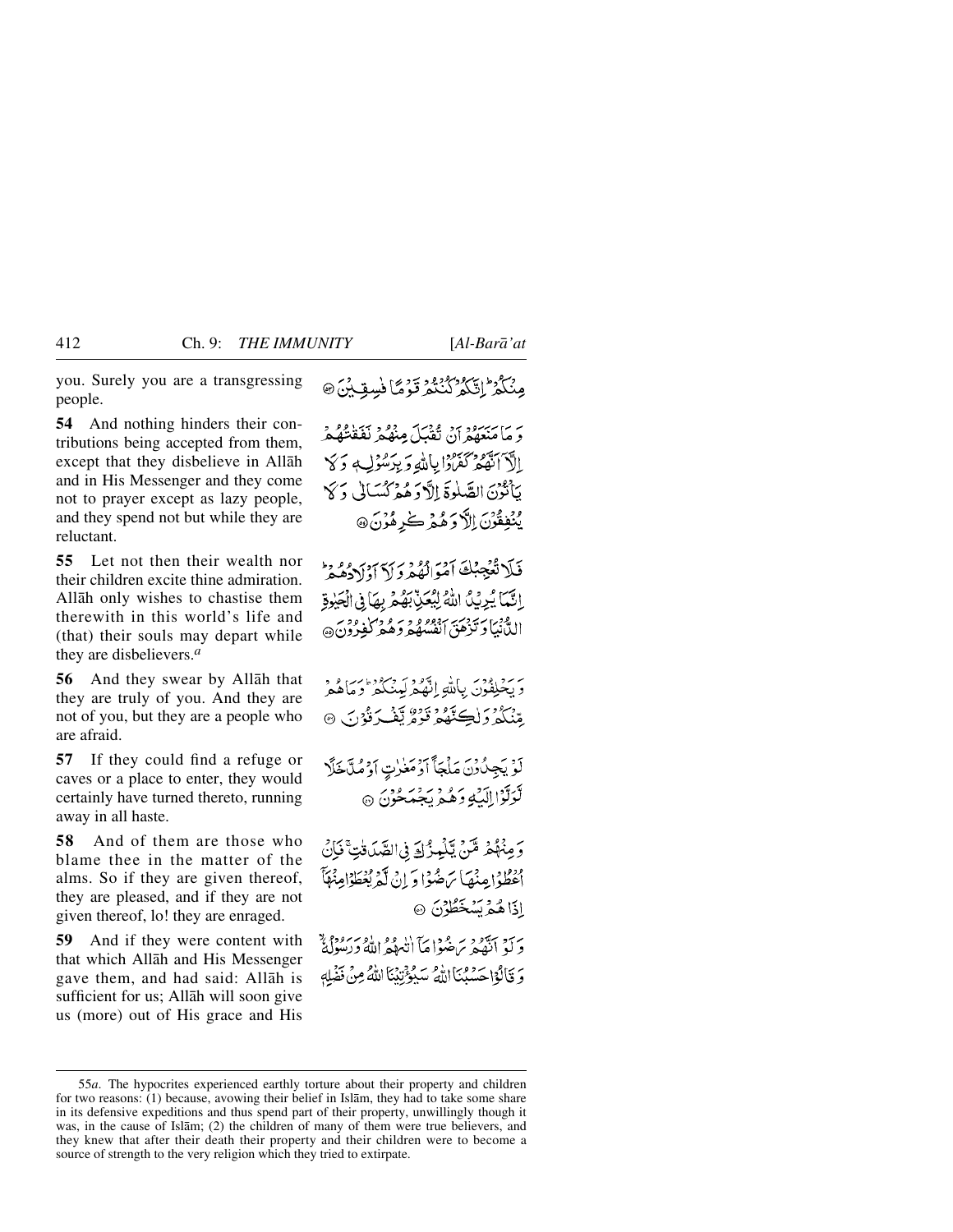Messenger too: surely to Allåh we make petition.

# يَر مِرومِين ابْتَآبائي الله سُرْغِبُوْنَ ۞

#### SECTION 8: **The Hypocrites**

**60** (Zakåt) charity is only for the poor and the needy, and those employed to administer it, and those whose hearts are made to incline (to truth), and (to free) the captives, and those in debt, and in the way of Allåh and for the wayfarer — an ordinance from Allåh. And Allåh is Knowing, Wise.*<sup>a</sup>*

**61** And of them are those who molest the Prophet and say, He is (all) ear.*<sup>a</sup>* Say: A hearer of good for you

اِتَّمَا الصَّدَفْتُ لِلْفَقَدَاءِ وَ الْمَسْكِيْنِ دَ الْعٰمِلِيْنَ عَلَيْهَا وَ الْمُؤَلَّفَةِ فُلُوْبُهُمْ وَفِي الرِّقَابِ وَالْغُرِمِيْنَ وَفِيْ سَبِيْلِ اللهِ وَابْنِ السَّبِيْلِ فَرِيْضَةً مِّنَ اللهِ وَاللَّهُ عَلَيْهُمْ جَڪِدَهُ ۞

وَ مِنْهُمُ الَّذِينَ يُؤْذُرُنَ النَّبِيَّ وَيَفُولُونَ مِرٍ وَوَرَدْ مَنْ أَذَنَ خَيْرٍ لَّكُمْ يُؤْمِنُ

61*a*. The word *udhun*, lit., *an ear*, is applied to *one who hears and believes everything that is said to him*, "as though by reason of the excess of his listening he were altogether the organ of hearing, like as a spy is termed *'ain*" (lit., *eye*) (LL). The hypocrites

<sup>60</sup>*a*. That by *©adaqåt* in the opening of the verse is meant the *obligatory charity*, called *zakåt*, and not voluntary alms, is shown by the concluding words of the verse, which call it *an ordinance* from Allåh. The verse defines the objects for which the poorrate may be spent. Altogether eight heads of expenditure are recognized. There are the poor, or those in straitened circumstances; then there are the needy, by which are meant people who need some help to enable them to earn their living. Poor students and craftsmen or business men without sufficient means are included in this category. Thirdly, there are the collectors of *zakåt* and other people employed to administer the funds. This shows that the institution was meant for raising a public fund, whose management should entirely be in the hands of a public body. The Qur'ån does not recognize it as a private charity. It is sad to note that, as the Qur'ån would have it, the institution of *zakåt* is entirely neglected by the Muslims. In the fourth class are people whose hearts are made to incline to Truth. With respect to the preaching of a religion there is always a class which is ready to listen but the carrying of the message of Truth to them needs funds. There are also people who may need help, if they accept the Truth. Expenses in this connection are recognized here as a part of the necessary expenditure of poorrate. The fifth head relates to the freeing of the prisoners of war. Islåm thus laid down a permanent basis for the abolition of slavery. The sixth class is that of debtors — people who incur debts for right purposes. Islåm requires all the members of the society to live in a free atmosphere, and those burdened with debt must therefore be freed of their burdens. Squanderers of wealth are, however, not included in this category. The seventh head is in general words, *fi sabil Allāh*, or in the way of Allāh. Some limit the significance of these words to warriors (fighting in defence of faith and the community), or those who are engaged in propagating Islamic truths, while others think that the words are general and include every charitable purpose. The eighth head is that of wayfarers, people who are stranded in a country, to whatever religion or nation they may belong.